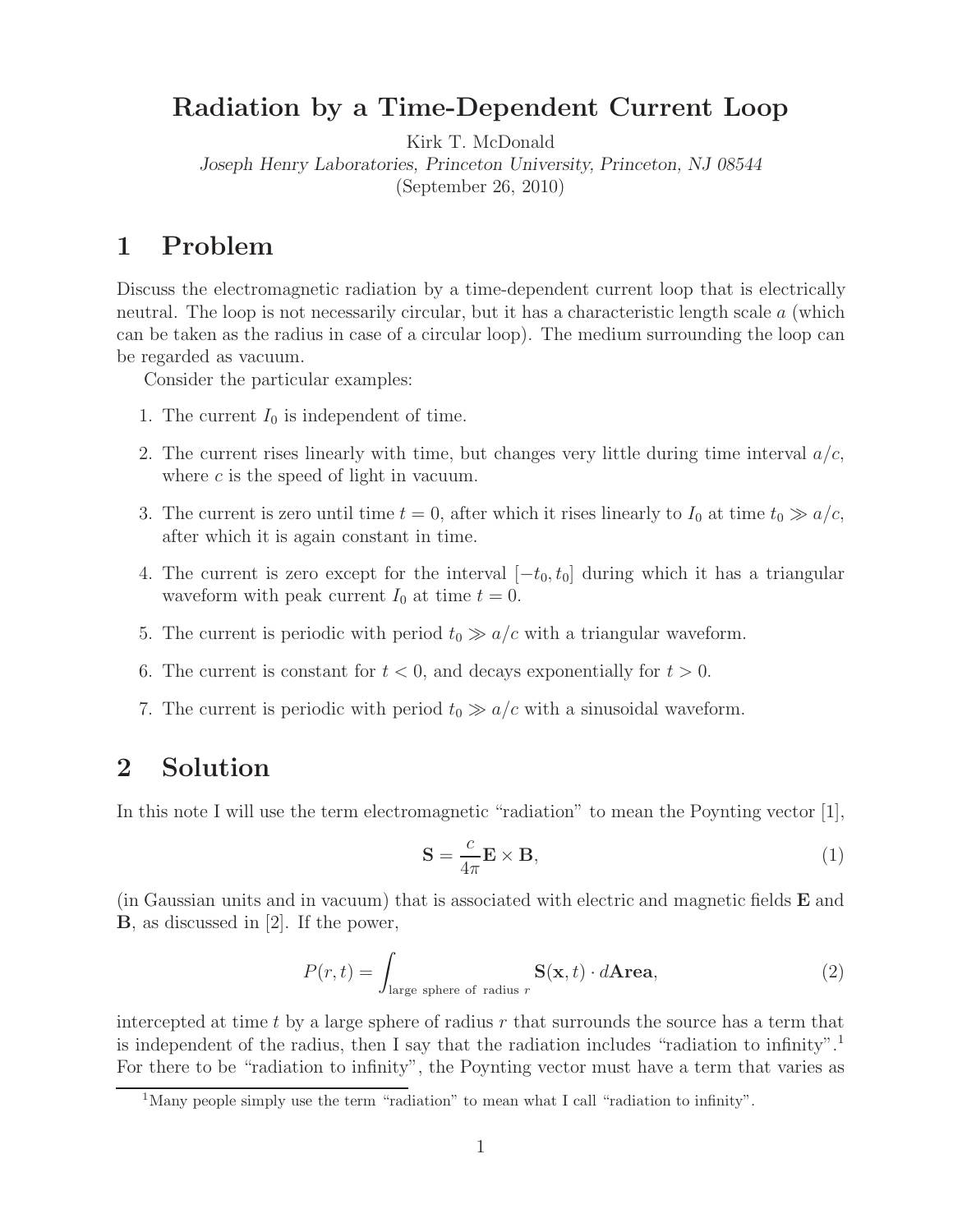$1/r^2$ , and the electric and magnetic fields must have terms that vary as  $1/r$ , for large r. In this case I will write,

$$
\mathbf{E} = \mathbf{E}_{1/r} + \mathbf{E}_{\text{other}} , \qquad \mathbf{B} = \mathbf{B}_{1/r} + \mathbf{B}_{\text{other}} , \qquad (3)
$$

and,

$$
\mathbf{S} = \mathbf{S}_{1/r^2} + \mathbf{S}_{\text{other}} , \quad \text{where} \quad \mathbf{S}_{1/r^2} = \frac{c}{4\pi} \mathbf{E}_{1/r} \times \mathbf{B}_{1/r} . \tag{4}
$$

The presence of the "other" terms in the fields **E**, **B** and **S** means that not all energy radiated by sources is "radiated to infinity". Some of the energy radiated by the sources can become stored in the electromagnetic fields, and in general this stored energy is later transfered back to (absorbed by) the sources/sinks, or later becomes "radiation to infinity" (as illustrated in secs. 2.4-7). The latter process is a kind of classical vacuum laser (light amplification by stimulated emission of radiation) effect!

## **2.1** The Current  $I_0$  **Is Independent of Time**

If the current is time-independent, and the electric charge density is everywhere zero, then there is no electric field, no Poynting vector and no radiation.

However, the circulating current in the loop involves charges that are accelerating (centripetal acceleration).

The lesson is that **not all accelerating charges are associated with radiation**. 2

Of course, if a single electric charge were constrained to move around the loop at constant velocity, then there would be an electric field, a nonzero Poynting vector, and hence radiation, including "radiation to infinity".

But, when a collection of moving charges constitutes a steady current, there is no "radiation to infinity" (even if there the charge density  $\rho$  is nonzero such that the electric field and the Poynting vector are nonzero and radiation in the broad sense is present).

The superposition/interference of the **E** and **B** fields of the moving charges in a steady current distribution leads to a cancelation of the  $1/r$  components of these fields.

To see this in more detail, consider the relations, given by Panofsky and Phillips [5] (and further popularized by Jefimenko [6, 7]), between observed fields and source charge and current distributions  $\rho$  and **J**,

$$
\mathbf{E}(\mathbf{x},t) = \int \frac{[\rho] \hat{\mathbf{R}}}{R^2} d\mathbf{x}' + \frac{1}{c} \int \frac{[\rho] \hat{\mathbf{R}}}{R} d\mathbf{x}' - \frac{1}{c^2} \int \frac{[\mathbf{j}]}{R} d\mathbf{x}'
$$
(5)

$$
= \int \frac{[\rho] \hat{\mathbf{R}}}{R^2} d\mathbf{x}' + \frac{1}{c} \int \frac{([\mathbf{J}] \cdot \hat{\mathbf{R}}) \hat{\mathbf{R}} + ([\mathbf{J}] \times \hat{\mathbf{R}}) \times \hat{\mathbf{n}}}{R^2} d\mathbf{x}' + \frac{1}{c^2} \int \frac{([\mathbf{j}] \times \hat{\mathbf{n}}) \times \hat{\mathbf{R}}}{R} d\mathbf{x}'(\beta)
$$

where  $\dot{\mathbf{J}} = \partial \mathbf{J}/\partial t$ ,  $\hat{\mathbf{R}} = \mathbf{R}/R = (\mathbf{x} - \mathbf{x}')/|\mathbf{x} - \mathbf{x}'|$ , quantities inside the brackets [ ] are evaluated at the retarded time  $t' = t - R/c$ , and,

$$
\mathbf{B}(\mathbf{x},t) = \frac{1}{c} \int \frac{[\mathbf{J}] \times \hat{\mathbf{R}}}{R^2} d\mathbf{x}' + \frac{1}{c^2} \int \frac{[\dot{\mathbf{J}}] \times \hat{\mathbf{R}}}{R} d\mathbf{x}'. \tag{7}
$$

<sup>2</sup>See, for example, [3] for discussion of the case of *N* electrons moving uniformly around a circle. For a review of the topic of "nonradiating sources", see [4].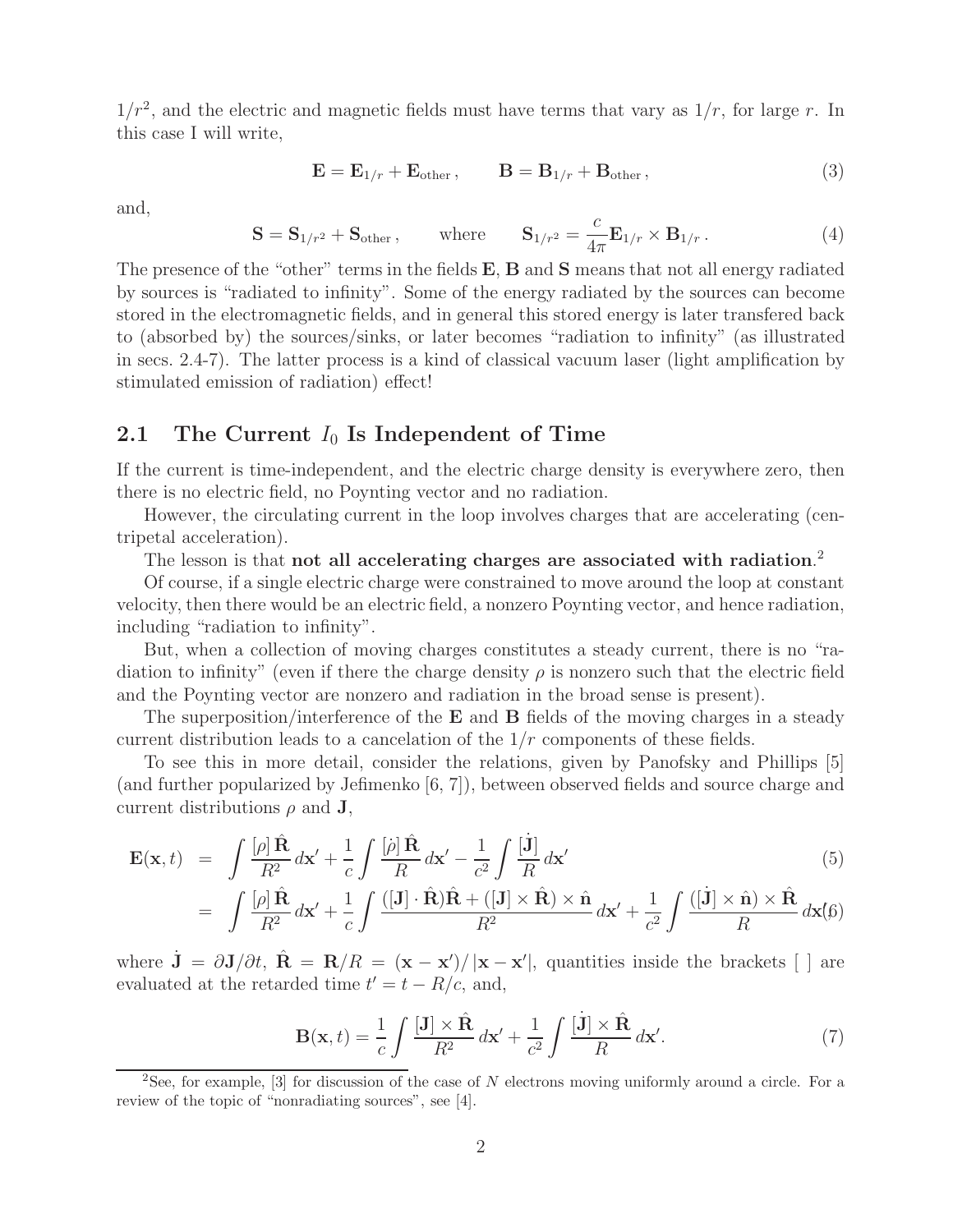In general (for an exception see sec. 2.2), the fields that fall off as  $1/r$  at large distance from their sources are given by,

$$
\mathbf{E}_{1/r}(\mathbf{x},t) = \frac{1}{c^2} \int \frac{([\dot{\mathbf{J}}] \times \hat{\mathbf{n}}) \times \hat{\mathbf{R}}}{R} d\mathbf{x}', \qquad \mathbf{B}_{1/r}(\mathbf{x},t) = \frac{1}{c^2} \int \frac{[\dot{\mathbf{J}}] \times \hat{\mathbf{R}}}{R} d\mathbf{x}'. \tag{8}
$$

For steady currents,  $\mathbf{J} = 0$ , the  $1/r$  electric and magnetic fields vanish whether or not the (steady) charge density  $\rho$  is zero. The Poynting vector falls off as  $1/r^4$  at large r, and we say that there is no "radiation to infinity" by a steady current.

## **2.2 The Current Rises Linearly with Time**

We now consider the case that the source current density **J** obeys,

$$
\mathbf{J}(\mathbf{x}, t_{\text{source}}) = \mathbf{J}_0(\mathbf{x}) + \dot{\mathbf{J}}_0(\mathbf{x})t_{\text{source}},
$$
\n(9)

for some time interval  $[t_1, t_2]$ , where  $J_0(x)$  and  $J_0(x)$  are independent of time. Then, for an observer at **x** and time t such that the retarded time  $t' = t - R/c$  falls within the interval  $[t_1, t_2]$  everywhere in the source distribution,

$$
\[\mathbf{\dot{J}}\] = \mathbf{\dot{J}}_0, \qquad \text{and} \qquad [\mathbf{J}] = \mathbf{J}_0 + \mathbf{\dot{J}}_0(t - R/c), \tag{10}
$$

and the observed magnetic field (7) is,

$$
\mathbf{B}(\mathbf{x},t) = \frac{1}{c} \int \frac{(\mathbf{J}_0 + \dot{\mathbf{J}}_0 t) \times \hat{\mathbf{R}}}{R^2} d\mathbf{x}'.
$$
 (11)

In the special case of a linearly rising current, the  $1/r$  magnetic field is zero even though **J** is nonzero. According to eq.  $(6)$  the  $1/r$  electric field is nonzero, so the Poynting vector falls off as  $1/r^3$  at large r, and we again say that there is no "radiation to infinity".

The charges that make up the linearly rising current are accelerating along the direction of the current, as well as towards the local center of curvature, and yet there still is no "radiation to infinity".

The magnetic field (11) has the same value as that given by the instantaneous Biot-Savart law, supposing that the linear rise in the current continues from the retarded time  $t'$  up to the present time t. In general, the current does not remain linear in t for large time intervals, and the result (11) should not be interpreted as implying that the magnetic field of a linearly rising current propagates instantaneously.

However, we should note that if during a more general time variation the current density had linear time dependence at some time(s)  $t_{\text{source}}$ , then the sources would not emit any energy at these times which propagates to "infinity". A distant observer finds no "radiation to infinity" at times  $t_{\text{observer}} = t_{\text{source}} + R/c$  such that the source current density varied linearly at time  $t_{\text{source}}$ <sup>3</sup>

<sup>3</sup>However, in general "radiation to inifinity" occurs at times close to the interval over which the current is observed to be rising linearly. See, for example, [8], and sec. 2.5 below.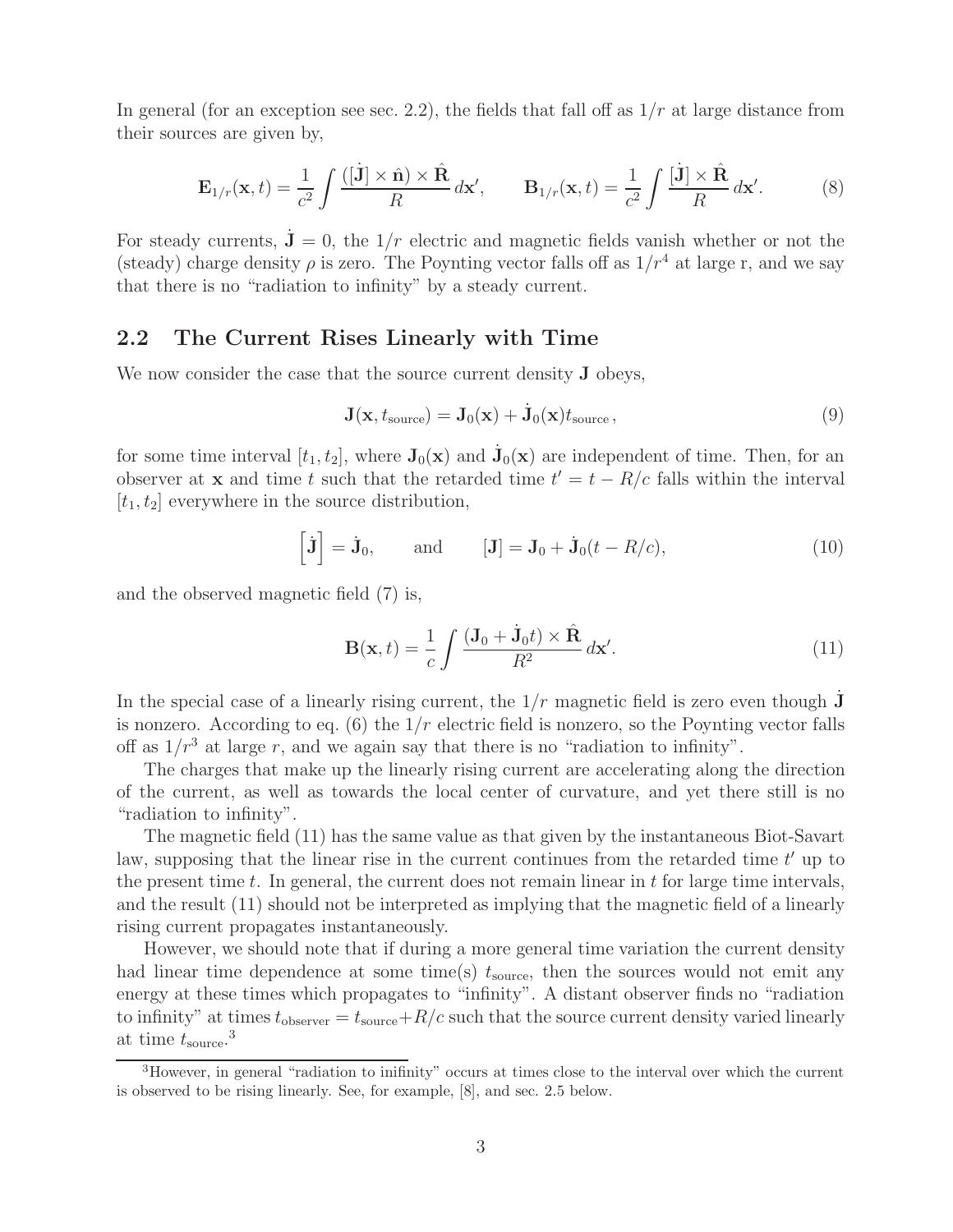## **2.3 The Current Has Nonlinear Time Dependence**

When the current in the loop has nonlinear time dependence both the  $1/r$  electric and magnetic fields (8) are nonzero, and there is nonzero "radiation to infinity". The latter can be characterized in terms of multipole moments of the source distributions, and the leading term for current loops is magnetic dipole radiation.<sup>4</sup> As discussed in sec. 71 of [9], the  $1/r$ electric and magnetic fields at the observer can be written in terms of the source magnetic moment,

$$
\mathbf{m}(t) = \frac{1}{2c} \int \mathbf{x} \times \mathbf{J}(\mathbf{x}, t) d^3 \mathbf{x}, \qquad (12)
$$

as,

$$
\mathbf{E}_{1/r}(\mathbf{x},t) = \frac{\hat{\mathbf{r}} \times [\ddot{\mathbf{m}}]}{c^2 r}, \qquad \mathbf{B}_{1/r}(\mathbf{x},t) = \hat{\mathbf{r}} \times \mathbf{E}_{1/r}, \qquad (13)
$$

where  $r = |\mathbf{x}|$  and  $\hat{\mathbf{r}} = \hat{\mathbf{x}}$ . Then, the power intercepted on a large sphere has a term independent of its radius,

$$
P = \frac{2\left|[\ddot{\mathbf{m}}]\right|^2}{3c^3}.
$$
\n(14)

The form (14) contains the insight noted at the end of sec. 2.2, that the "radiation to infinity" vanishes at times (at the observer) for which the current density had linear time dependence at the corresponding retarded times, since  $[\ddot{\mathbf{m}}] = 0$  then.<sup>5</sup>

In addition to the expressions (13) for the  $1/r$  fields of a time-dependent magnetic dipole, we can give expressions valid at any distance  $r$  large compared to the characteristic length scale a of the current distribution by taking the dual  $(E_m = -B_p, B_m = E_p)$  of the corresponding expressions for a time-dependent electric dipole, $6$  to obtain

$$
\mathbf{E}(\mathbf{r}, t; r \gg a) = \frac{\hat{\mathbf{r}} \times [\dot{\mathbf{m}}]}{c^2 r} + \frac{\hat{\mathbf{r}} \times [\dot{\mathbf{m}}]}{cr^2}, \qquad (15)
$$

$$
\mathbf{B}(\mathbf{r},t;r\gg a) = \frac{\hat{\mathbf{r}} \times (\hat{\mathbf{r}} \times [\hat{\mathbf{m}}])}{c^2 r} + \frac{3([\hat{\mathbf{m}}] \cdot \hat{\mathbf{r}})\hat{\mathbf{r}} - [\hat{\mathbf{m}}]}{cr^2} + \frac{3([\mathbf{m}] \cdot \hat{\mathbf{r}})\hat{\mathbf{r}} - [\mathbf{m}]}{r^3}.
$$
 (16)

In the rest of this note we will consider the fields only at positions where  $r \gg a$ .

# **2.4** The Current Rises from 0 to  $I_0$  during Time  $t_0 \gg a/c$

If the current is constant in time, except during the interval  $[-t_0, 0]$  when it has a linear rise, then the magnetic moment **m** has a nonzero second time derivative only at times  $t = -t_0$  and 0. According to eq. (14), only at these times might radiation be emitted that will eventually flow to "infinity". We now show that this statement requires qualification.

<sup>&</sup>lt;sup>4</sup>An exception is a counterwound helix [10], which has an "anapole" moment rather than a magnetic dipole moment.

<sup>5</sup>Heras [12] has noted that an ideal point (Hertzian) electric dipole whose moment **p** varies quadratically with time has a current density that varies linearly with time. Equation (11) holds for the magnetic field in this case, so there is no "radiation to infinity" here. This provides an exception to the relation  $P =$  $2\left|\vec{\mathbf{p}}\right|^2/3c^3$  for the power intercepted by a large sphere from a time-dependent electric dipole (eq. (67.8) of [9]). For further discussion of this case, see secs. 2.4-5 of [11].

 ${}^{6}$ See, for example, sec. 2.2.3 of [13], sec. 7.1 of [14], [15] and the Appendix of [11].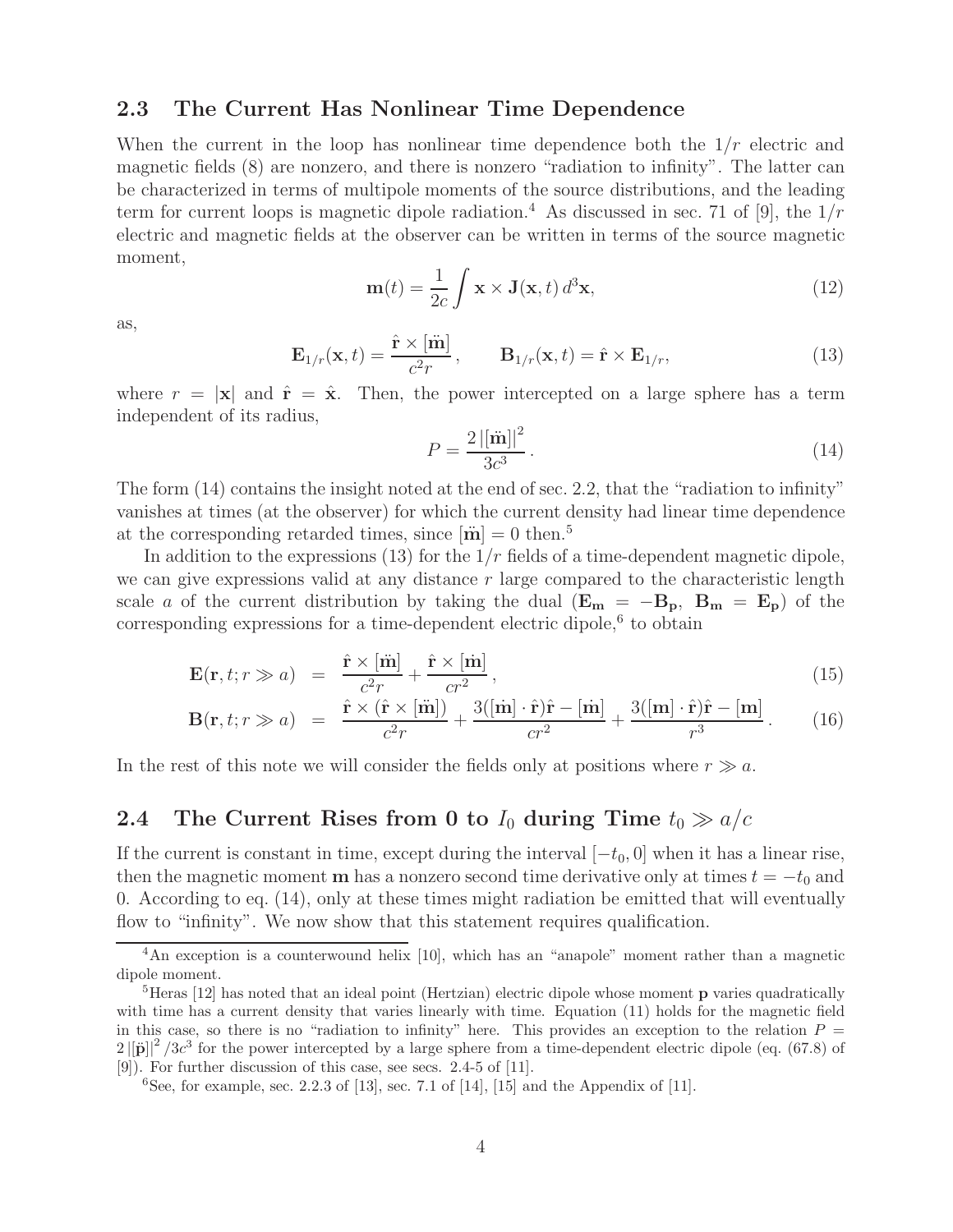At large times  $t$  the electric field is zero and the magnetic field is static at any finite radius  $r$ , with the value,

$$
\mathbf{B}_0(\mathbf{r}) = \frac{3(\mathbf{m}_0 \cdot \hat{\mathbf{r}})\hat{\mathbf{r}} - \mathbf{m}_0}{r^3} = \frac{m_0(2\cos\theta\,\hat{\mathbf{r}} + \sin\theta\,\hat{\boldsymbol{\theta}})}{r^3} \qquad (r \gg a, \ t > (r+a)/c), \tag{17}
$$

where the static magnetic moment for a loop in the x-y plane is  $\mathbf{m}_0 = m_0 \hat{\mathbf{z}}$ , and we adopt a spherical coordinate system  $(r, \theta, \phi)$  in which  $\hat{\mathbf{z}} = \cos \theta \hat{\mathbf{r}} - \sin \theta \hat{\mathbf{\theta}}$ . The magnetic energy stored outside a sphere of radius  $r_0 \gg a$  at large times is,

$$
U_0 = \int_{r>r_0} \frac{B_0^2}{8\pi} d^3 \mathbf{x} = 2\pi \int_{r_0}^{\infty} r^2 dr \int_{-1}^1 d\cos\theta \, \frac{m_0^2 (3\cos^2\theta + 1)}{8\pi r^6} = \frac{m_0^2}{3r_0^3}.
$$
 (18)

This stored energy is, in principle, due to contributions from the pulse at  $t = -t_0$ , from the linear rise of the current between times  $t = -t_0$  and 0, and from the pulse at  $t = 0$ . The stored energy can also be calculated as the time integral over the surface of the sphere of radius  $r_0$  of the radial component of the part of the Poynting vector,

$$
\mathbf{S}_{\text{other}}(r_0, t) = \mathbf{S}(r_0, t) - \mathbf{S}_{1/r^2}(r_0, t)
$$
  
= 
$$
\frac{c}{4\pi} \{ \mathbf{E}(r_0, t) \times \mathbf{B}(r_0, t) - \mathbf{E}_{1/r}(r_0, t) \times \mathbf{B}_{1/r}(r_0, t) \},
$$
 (19)

which does not eventually flow to "infinity". That is,

$$
U_0 = \int dt \int_{\text{surface of sphere of radius } r_0} \mathbf{S}_{\text{other}}(r_0, t) \cdot d\mathbf{Area}
$$
  
= 
$$
\int_{\text{pulse at } t = -t_0} + \int_{\text{linear rise of } \mathbf{m}} + \int_{\text{pulse at } t = 0} = U_1 + U_2 + U_3.
$$
 (20)

The pulse emitted at time  $t = -t_0$  arrives at the sphere of radius  $r_0$  at time  $t = r_0/c - t_0$ , the fields associated with the linear rise of **m** arrive between  $t = r_0/c - t_0$  and  $t = r_0/c$ , and the pulse emitted at  $t = 0$  arrives at  $t = r_0/c$ .

#### **2.4.1** Effect of the Pulse at  $t_{\text{source}} = -t_0$

During the pulse at time  $t_{source} = -t_0$ , the magnetic moment **m** of the loop remains zero, while the time derivative **m** rises from zero to the constant value,

$$
\dot{\mathbf{m}} = \frac{\mathbf{m}_0}{t_0} = \int_{\text{pulse}} \ddot{\mathbf{m}} \, dt,\tag{21}
$$

which holds for the subsequent interval  $-t_0 < t_{source} < 0$ . During the pulse the average value of  $\dot{\mathbf{m}}$  is  $\mathbf{m}_0/2t_0$ . According to eq. (21), we can represent the second time derivative of the magnetic moment during the pulse as,

$$
\ddot{\mathbf{m}} = \frac{\mathbf{m}_0 \,\delta(t + t_0)}{t_0} = \frac{m_0 \,\delta(t_{\text{source}} + t_0)}{t_0} \,\hat{\mathbf{z}} = \frac{m_0 \,\delta(t_{\text{source}} + t_0)}{t_0} (\cos\theta \,\hat{\mathbf{r}} - \sin\theta \,\hat{\boldsymbol{\theta}}). \tag{22}
$$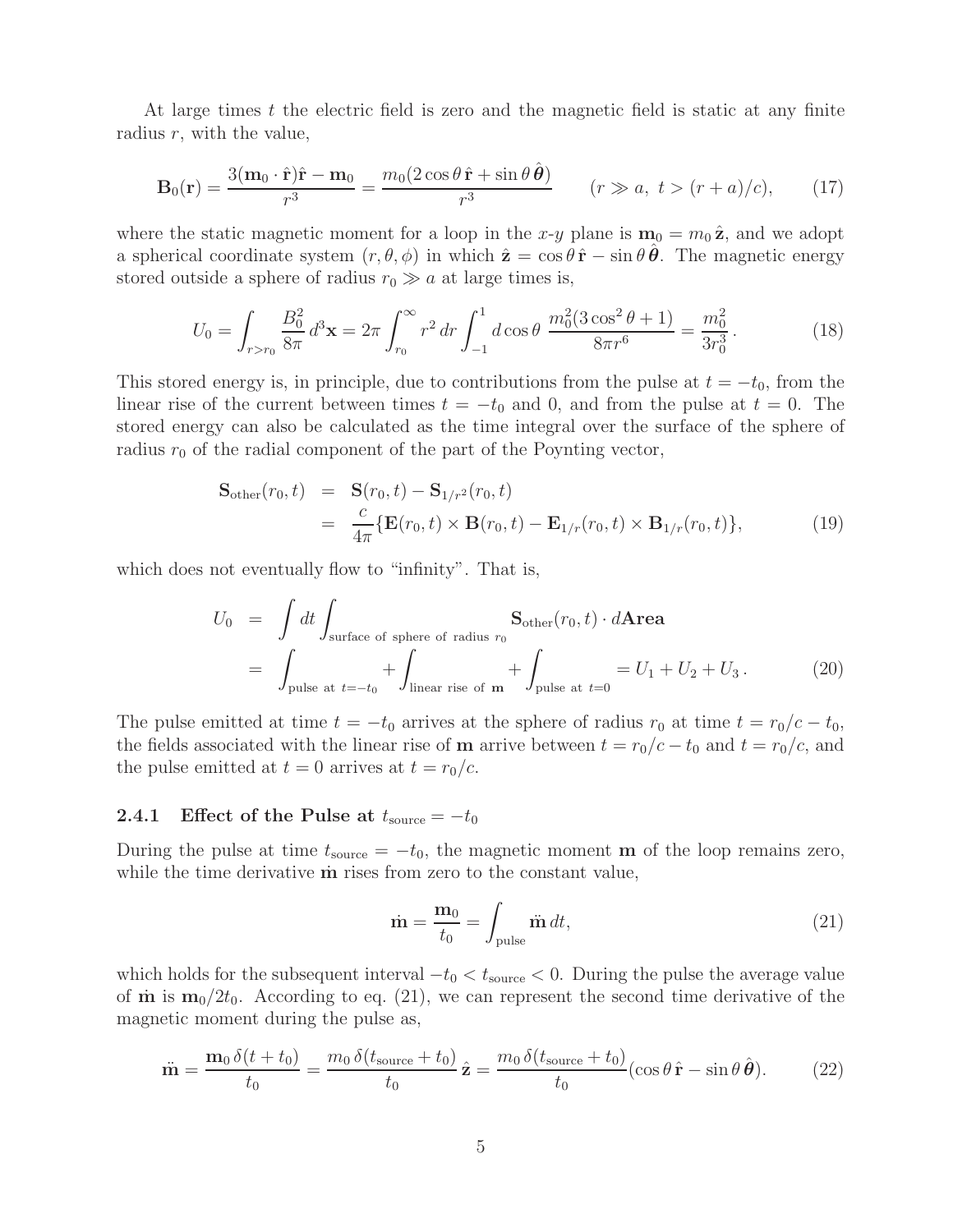When discussing the fields on the sphere of radius  $r_0$  at time t there, the relevant time at the source is the retarded time  $t_{\text{source}} = t - r_0/c$ , so we can write,

$$
[\ddot{\mathbf{m}}] = \frac{m_0 \,\delta(t + t_0 - r_0/c)}{t_0} (\cos\theta \,\hat{\mathbf{r}} - \sin\theta \,\hat{\boldsymbol{\theta}}). \tag{23}
$$

Then, from eqs. (15)-(16), the fields at the sphere of radius  $r_0$  due to the pulse at  $t = -t_0$ can be written as,

$$
\mathbf{E}(r_0, t = -t_0 + r_0/c) = -\left(\frac{m_0 \,\delta(t + t_0 - r_0/c)}{c^2 r_0 t_0} + \frac{m_0}{2cr_0^2 t_0}\right) \sin\theta \,\hat{\boldsymbol{\phi}},\tag{24}
$$

$$
\mathbf{B}(r_0, t = -t_0 + r_0/c) = \frac{m_0 \,\delta(t + t_0 - r_0/c)}{c^2 r_0 t_0} \sin \theta \,\hat{\boldsymbol{\theta}} + \frac{m_0}{2 c r_0^2 t_0} (2 \cos \theta \,\hat{\mathbf{r}} + \sin \theta \,\hat{\boldsymbol{\theta}}). \tag{25}
$$

The first terms on the right sides of eqs.  $(24)$  and  $(25)$  are the  $1/r$  fields from the pulse, so the radial component of the "other" Poynting vector (19) is zero, and hence  $U_1 = 0$ . The pulse at  $t = -t_0$  does not contribute to the stored energy in the later static magnetic field.

#### **2.4.2** Effect of the Linear Rise of the Current on the Interval  $-t_0 < t_{\text{source}} < 0$

For an observer at  $r = r_0$  the retarded moment associated with the linear rise of the current on the interval  $-t_0 < t_{source} < 0$  has magnitude  $[m] = m_0(t + t_0 - r_0/c)/t_0$  during the time interval  $[r_0/c - t_0, r_0/c]$ , while  $[\dot{m}] = m_0/t_0$  and  $[\ddot{m}] = 0$ , so the electric and magnetic fields  $(15)-(16)$  are,

$$
\mathbf{E}(r_0, t) = -\frac{m_0}{cr_0^2 t_0} \sin \theta \,\hat{\boldsymbol{\phi}},\tag{26}
$$

$$
\mathbf{B}(r_0, t) = \frac{m_0(t + t_0)}{r_0^3 t_0} (2 \cos \theta \, \hat{\mathbf{r}} + \sin \theta \, \hat{\boldsymbol{\theta}}). \tag{27}
$$

*The magnetic field at time* t *equals the static field associated with the current that would exist at that time, if it continued to grow linearly after time*  $t = 0$ . The  $1/r^2$  Poynting vector vanishes during this interval, so the radial component of the "other" Poynting vector at  $r = r_0$  is,

$$
S_{\text{other},r}(r_0, t) = S_r(r_0, t) = \frac{c}{4\pi} \hat{\mathbf{r}} \cdot \mathbf{E}(r_0, t) \times \mathbf{B}(r_0, t) = \frac{m_0^2(t + t_0)}{4\pi r_0^5 t_0^2} \sin^2 \theta,
$$
 (28)

This energy flow is positive for all  $r_0$ , but the quantity  $r_0^2 S_{other,r}(r_0, t)$  decreases with  $r_0$ . which implies that as the energy flows outwards some is left behind in the stored energy of the fields. Indeed, all the energy flow  $S_{other,r}(r_0, t)$  during the interval  $[r_0/c - t_0, r_0/c]$ becomes stored in the magnetic field at some  $r > r_0$ ,<sup>7</sup> totaling

$$
U_2 = \int_{r_0/c-t_0}^{r_0/c} dt \int_{-1}^1 2\pi r_0^2 d\cos\theta \ S_{r,\text{other}}(r_0, t) = \frac{m_0^2}{3r_0^3} + \frac{2m_0^2}{3cr_0^2t_0} \,. \tag{29}
$$

Note that the stored energy  $U_2$  is larger than the energy  $U_0$  of eq. (18)that is expected to be stored at  $r>r_0$  at large times.

<sup>7</sup>The flow of energy (at the speed of light) that becomes stored at a finite distance from its source, rather than eventually reaching "infinity", is not typically called "radiation," although it is this author's view that it should be [2].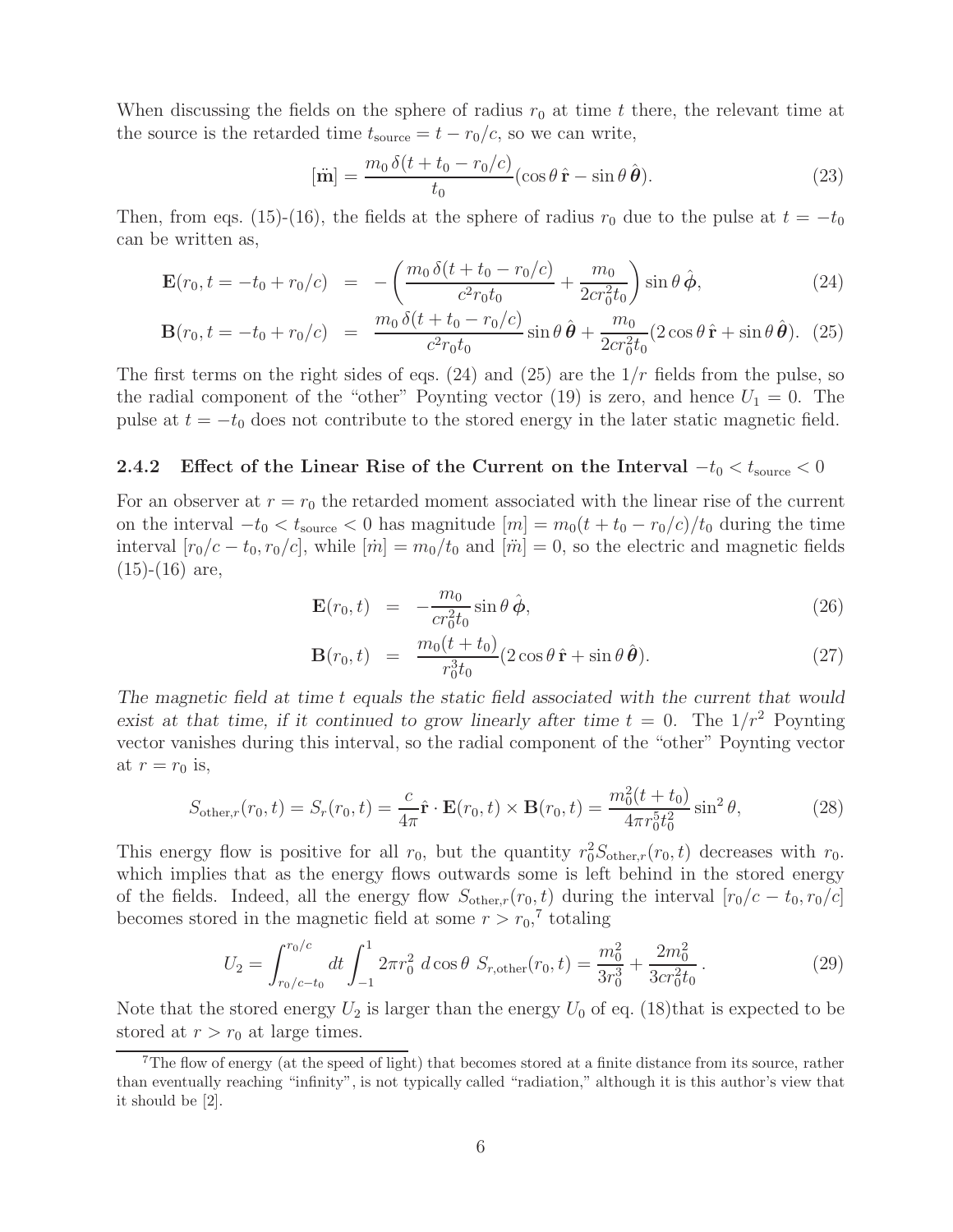#### **2.4.3** Effect of the Pulse at  $t_{\text{source}} = 0$

For an observer at  $r = r_0$  the pulse emitted at  $t_{source} = 0$  arrives at  $t = r_0/c$ , the retarded moment is  $m_0 \hat{\mathbf{z}}$ , its retarded time derivative has the average value  $[\dot{\mathbf{m}}] = m_0 \hat{\mathbf{z}}/2t_0$ , and its retarded second time derivative can be written as  $[\ddot{\mathbf{m}}] = -m_0 \delta(t - r_0/c) \hat{\mathbf{z}}/t_0$ , so the fields of this pulse are,

$$
\mathbf{E}(r_0, t = r_0/c) = -\left(-\frac{m_0 \delta(t - r_0/c)}{c^2 r_0 t_0} + \frac{m_0}{2cr_0^2 t_0}\right) \sin \theta \,\hat{\boldsymbol{\phi}},\tag{30}
$$

$$
\mathbf{B}(r_0, t = r_0/c) = -\frac{m_0 \delta(t - r_0/c)}{c^2 r_0 t_0} \sin \theta \,\hat{\boldsymbol{\theta}} + \left(\frac{m_0}{2cr_0^2 t_0} + \frac{m_0}{r_0^3}\right) (2\cos\theta \,\hat{\mathbf{r}} + \sin\theta \,\hat{\boldsymbol{\theta}}). \tag{31}
$$

The first terms on the right sides of eqs. (30) and (31) are the  $1/r$  fields from the pulse, so the radial component of the "other" Poynting vector (19) is,

$$
S_{\text{other},r}(r_0, t = r_0/c) = \frac{m_0^2 \sin^2 \theta}{4\pi} \left( -\frac{\delta(t - r_0/c)}{cr_0^4 t_0} + \frac{1}{4cr_0^4 t_0^2} + \frac{1}{2r_0^5 t_0} \right)
$$
  

$$
\approx -\frac{m_0^2 \delta(t - r_0/c) \sin^2 \theta}{4\pi cr_0^4 t_0}, \qquad (32)
$$

noting that only the term with a delta function will contribute to the time integral over the pulse.

Although  $S_{other,r}$  is negative, the radial component  $S_r$  of the total Poynting vector of the pulse is positive, as the radial component  $S_{1/r^2,r}$  is much larger than  $S_{other,r}$ . We then infer from eq. (32) that less energy is emitted by the source during the pulse than eventually flows to "infinity" in this pulse, since  $S_r(r_0, t = r_0/c)$  is less than  $S_{1/r^2,r}(r_0, t = r_0/c)$ . As the pulse passes through the electromagnetic fields, which contain stored energy from the linear rise of the source current, these fields "radiate" some of that energy into the pulse, which then carries it away to "infinity".<sup>8</sup> Although the fields **E** and **B** can be traced entirely to the source currents via eqs.  $(15)-(16)$ , the Poynting vector cannot be similarly traced only to the source currents, but rather includes contributions for which the fields have acted as sources. See also sec. 2.3 of  $|2|$ .

Using eq. (32), we find the contribution to the energy stored at  $r>r_0$  from the pulse at time  $t = 0$  to be,

$$
U_3 = \int dt \int_{-1}^1 2\pi r_0^2 \, d\cos\theta \, \frac{-m_0^2 \sin^2\theta \delta(t - r_0/c)}{4\pi c r_0^4 t_0} = -\frac{2m_0^2}{3c r_0^2 t_0} \,. \tag{33}
$$

Thus,

$$
U_1 + U_2 + U_3 = \frac{m_0^2}{3r_0^3} = U_0.
$$
\n(34)

A lesson here is that a source which radiates energy to "infinity", such as the pulse at time  $t = 0$ , can also radiate energy that does not flow to "infinity", but rather adds (or

<sup>8</sup>In the quantum view, where photons are bosons, this is an effect of Bose statistics. See, for example, chap. 4, vol. III of [16].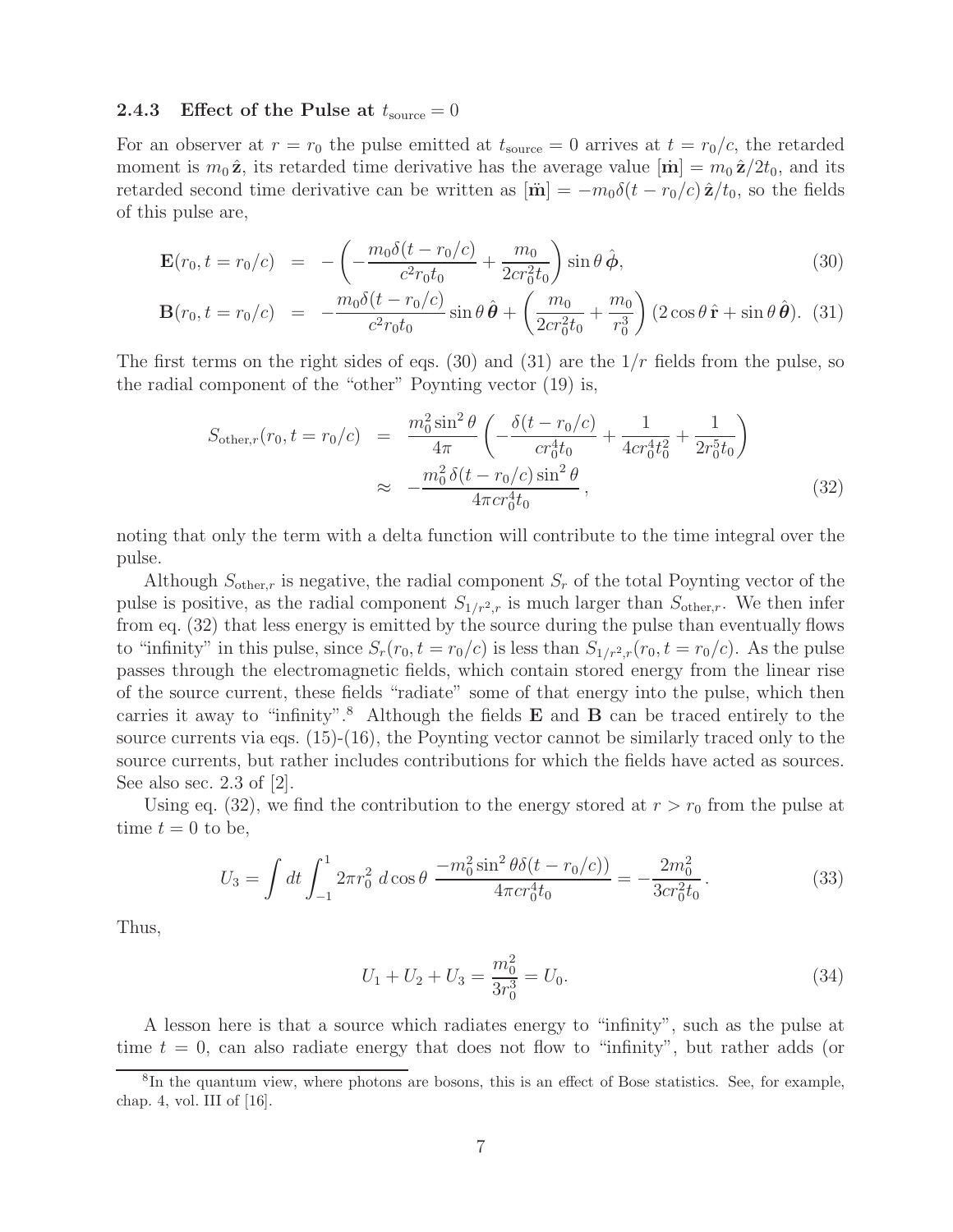subtracts, as in the present example) to/from the energy stored in the near field. In other words, some of the energy that has been stored in the electromagnetic fields can be later released to flow to "infinity".<sup>9</sup>

## **2.5 A Triangular Current Pulse**

The current is zero except on the time interval  $[-t_0, t_0]$ , during which is rises linearly to  $I_0$ at  $t = 0$  and then falls linearly to zero at  $t = t_0$ .

At large times no energy remains stored at any finite distance from the current loop. As in sec. 2.4, we consider the energy stored outside a sphere of radius  $r_0$  from the "other" component (19) of the Poynting vector. The emission of energy by the current loop occurs in five steps: the pulse at time  $t = -t_0$ , the linear rise on the interval  $[-t_0, 0]$ , the pulse at  $t = 0$ , the linear fall on the interval  $[0, t_0]$ , and the pulse at  $t = t_0$ . The contributions to the stored energy from these five steps sum to zero,

$$
U_1 + U_2 + U_3 + U_4 + U_5 = 0.
$$
\n<sup>(35)</sup>

The energies  $U_1$  and  $U_2$  are the same as those found in sec. 2.4,  $U_1 = 0$ , and  $U_2$  is given by eq. (29).

#### **2.5.1** Effect of the Pulse at  $t_{\text{source}} = 0$

For an observer at  $r = r_0$  the pulse emitted at  $t_{source} = 0$  arrives at  $t = r_0/c$ , the retarded moment is  $m_0 \hat{\mathbf{z}}$ , its retarded time derivative drops from  $m_0 \hat{\mathbf{z}}/t_0$  to  $-m_0 \hat{\mathbf{z}}/t_0$  such that the average value is  $[\dot{\mathbf{m}}] = 0$ , and its retarded second time derivative can be written as,  $[\mathbf{\ddot{m}}] = -2m_0\delta(t - r_0/c)\hat{\mathbf{z}}/t_0$ , so the fields of this pulse on the sphere of radius  $r_0$  at time  $t = r_0/c$  are

$$
\mathbf{E}(r_0, t = r_0/c) = \frac{2m_0\delta(t - r_0/c)}{c^2r_0t_0} \sin\theta \,\hat{\boldsymbol{\phi}},\tag{36}
$$

$$
\mathbf{B}(r_0, t = r_0/c) = -\frac{2m_0\delta(t - r_0/c)}{c^2r_0t_0}\sin\theta\,\hat{\boldsymbol{\theta}} + \frac{m_0}{r_0^3}(2\cos\theta\,\hat{\mathbf{r}} + \sin\theta\,\hat{\boldsymbol{\theta}}). \tag{37}
$$

The first terms on the right sides of eqs. (36) and (37) are the  $1/r$  fields from the pulse, so the radial component of the "other" Poynting vector (19) is,

$$
S_{\text{other},r}(r_0, t = r_0/c) = -\frac{m_0^2 \delta(t - r_0/c) \sin^2 \theta}{2\pi c r_0^4 t_0}.
$$
\n(38)

The contribution to the energy stored at  $r>r_0$  from the pulse at time  $t = 0$  is,

$$
U_3 = \int dt \int_{-1}^1 2\pi r_0^2 \, d\cos\theta \, \frac{-m_0^2 \sin^2\theta \delta(t - r_0/c)}{2\pi c r_0^4 t_0} = -\frac{4m_0^2}{3c r_0^2 t_0} \,. \tag{39}
$$

As discussed in sec. 2.4 the negative values of  $S_{other,r}(r_0, t = r_0/c)$  and  $U_3$  mean that as the pulse passes through the electromagnetic fields left from the linear rise in the current,

 $9$ This point has also been argued by Mandel [17] and by Schantz [18], and is discussed in sec. 2.7 below.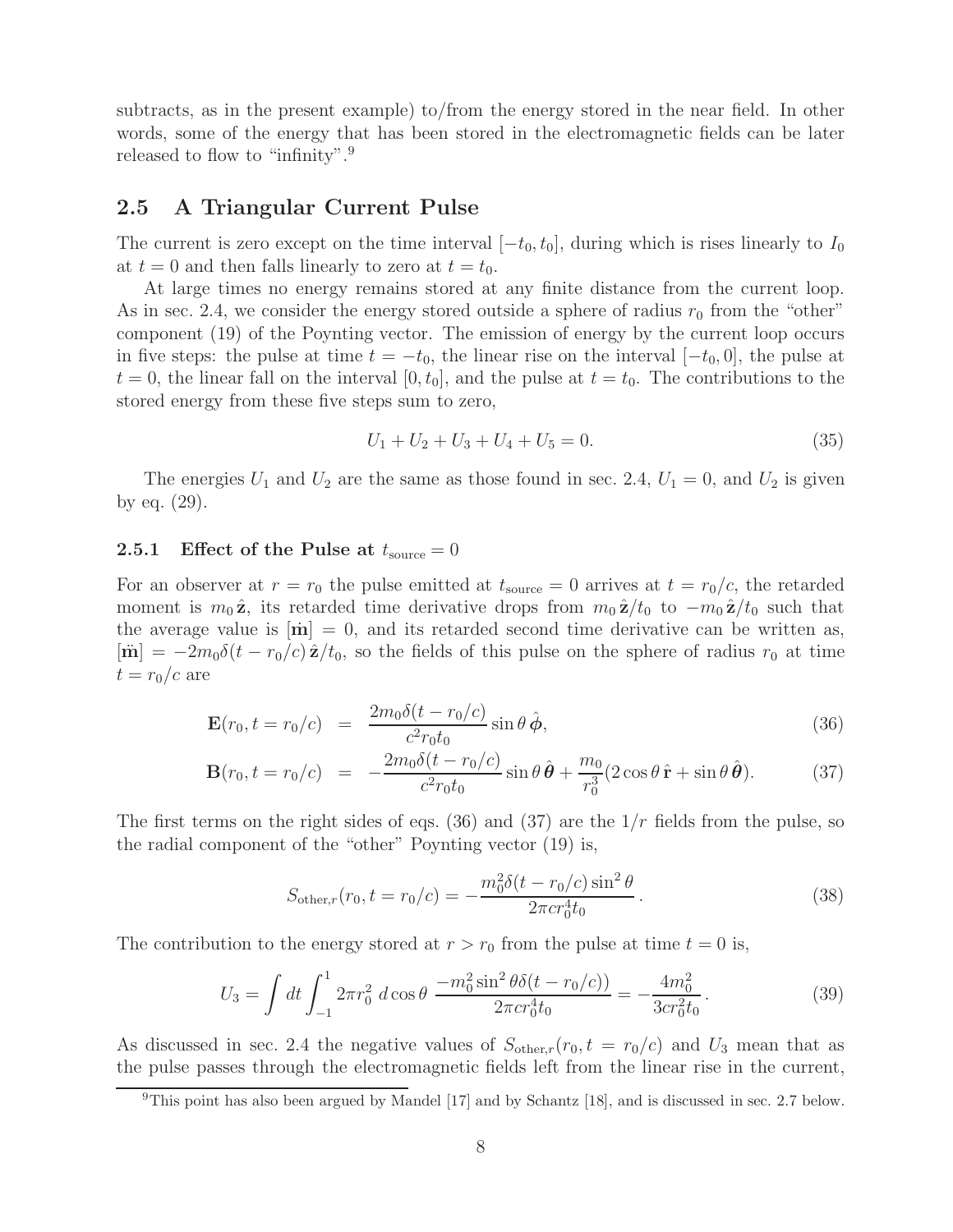those fields "radiate" energy into the pulse, which carries more energy to "infinity" that was emitted into the pulse by the current source. In the present case,  $U_1 + U_2 + U_3 =$  $m_0^2/3r_0^3 - 2m_0^2/3cr_0^2t_0$ , which is negative for  $r_0 > ct_0/2$ . This does not mean that the field energy is negative (an impossibility), because the very large positive field energy associated with the pulse emitted at  $t = 0$  must be considered also. Rather, it means that the energy flow associated with the waveform for  $t > 0$  must involve an outward flow of  $S_{other}$  at  $r_0 > ct_0/2$  to result in zero energy stored in the vacuum after the effect of the waveform has ceased.

### **2.5.2** Effect of the Linear Fall of the Current on the Interval  $0 < t_{\text{source}} < t_0$

The linear fall of the source current during the interval  $0 < t_{source} < t_0$  implies that for an observer on the sphere of radius  $r_0$  and during the time interval  $[r_0/c, r_0/c+t_0]$  the magnitude of the retarded magnetic moment is  $[m] = -m_0(t - t_0 - r_0/c)/t_0$ , while  $[\dot{m}] = -m_0/t_0$  and  $|\ddot{m}| = 0$ , so the electric and magnetic fields (15)-(16) are,

$$
\mathbf{E}(r_0, t) = \frac{m_0}{cr_0^2 t_0} \sin \theta \,\hat{\boldsymbol{\phi}}, \tag{40}
$$

$$
\mathbf{B}(r_0, t) = -\frac{m_0(t - t_0)}{r_0^3 t_0} (2\cos\theta \,\hat{\mathbf{r}} + \sin\theta \,\hat{\boldsymbol{\theta}}). \tag{41}
$$

*The magnetic field at time* t *equals the static field associated with the current that would exist at that time, if it continued to fall linearly after time*  $t_0$ . The  $1/r^2$  Poynting vector vanishes during this interval, so the radial component of the "other" Poynting vector at  $r = r_0$  during the time interval  $[r_0/c, r_0/c + t_0]$  is,

$$
S_{\text{other},r}(r_0, t) = S_r(r_0, t) = \frac{c}{4\pi} \hat{\mathbf{r}} \cdot \mathbf{E}(r_0, t) \times \mathbf{B}(r_0, t) = \frac{m_0^2(t - t_0)}{4\pi r_0^5 t_0^2} \sin^2 \theta.
$$
 (42)

The energy flow at radius  $r_0$  during the interval  $[r_0/c, r_0/c + t_0]$  is always outwards for  $r_0 > ct_0$ , but the flow is inwards until time  $t_0$  for  $r_0 < ct_0$ . The flow of energy at the current loop itself,  $r_0 \approx a \ll ct_0$  is always negative on this interval; the loop absorbs rather than emits energy during this time. The inward flow of energy occurs only up to distance  $ct_0$  from the source, which is the farthest distance from the source from which energy can propagate at the speed of light back to the source. Since the current loops acts as a sink, rather than a source of energy during the interval  $[0, t_0]$ , we must regard the fields at  $r > 0$  as the source of the flow of energy, either inwards or outwards, that occurs at  $r = r_0$  during the interval  $|r_0/c, r_0/c + t_0|.$ 

The contribution to the energy stored in the electromagnetic fields for  $r>r_0$  is

$$
U_4 = \int_{r_0/c}^{r_0/c + t_0} dt \int_{-1}^1 2\pi r_0^2 \ d\cos\theta \ S_{r, \text{near zone}}(r_0, t) = -\frac{m_0^2}{3r_0^3} + \frac{2m_0^2}{3cr_0^2 t_0} \,. \tag{43}
$$

We note that  $U_1 + U_2 + U_3 + U_4 = 0$ , so we anticipate that the final pulse at source time  $t = t_0$  should not affect the stored energy; all of the energy of that pulse should be "radiated" to infinity".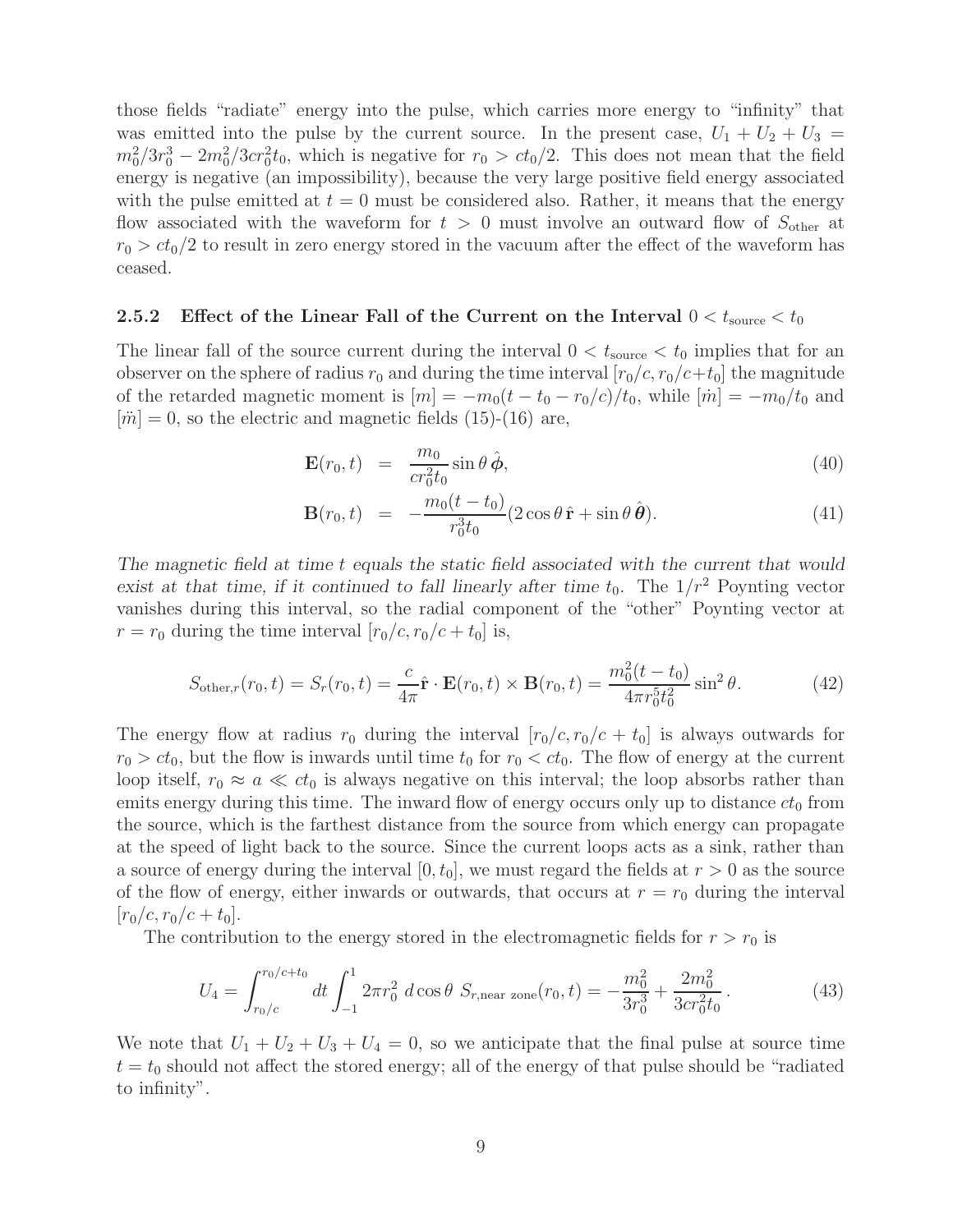#### **2.5.3** Effect of the Pulse at  $t_{\text{source}} = t_0$

For an observer at  $r = r_0$  the pulse emitted at  $t_{source} = t_0$  arrives at  $t = t_0 + r_0/c$ , the retarded moment is  $[\mathbf{m}] = 0$ , its retarded time derivative increases from  $-m_0 \hat{\mathbf{z}}/t_0$  to 0 such that the average value is  $|\mathbf{m}| = -m_0 \hat{\mathbf{z}}/2t_0$ , and its retarded second time derivative can be written as  $[\mathbf{\dot{m}}] = m_0 \delta(t - t_0 - r_0/c) \hat{\mathbf{z}}/t_0$ . Hence, the fields of this pulse on the sphere of radius  $r_0$  at time  $t = r_0/c + t_0$  are,

$$
\mathbf{E}(r_0, t = t_0 + r_0/c) = -\left(\frac{m_0 \delta(t - t_0 - r_0/c)}{c^2 r_0 t_0} - \frac{m_0}{2 c r_0^2 t_0}\right) \sin \theta \,\hat{\boldsymbol{\phi}},\tag{44}
$$

$$
\mathbf{B}(r_0, t = t_0 + r_0/c) = \frac{m_0 \delta(t - t_0 - r_0/c)}{c^2 r_0 t_0} \sin \theta \,\hat{\boldsymbol{\theta}} - \frac{m_0}{2 c r_0^2 t_0} (2 \cos \theta \,\hat{\mathbf{r}} + \sin \theta \,\hat{\boldsymbol{\theta}}). \tag{45}
$$

The first terms on the right sides of eqs.  $(44)$  and  $(45)$  are the  $1/r$  fields from the pulse, so the radial component of the "other" Poynting vector (19) is zero, and the energy  $U_5$  is zero, as anticipated above. This completes the verification of eq. (35) that the total energy stored in the near field at large times is zero.

A lesson of this example beyond that of sec. 2.4 is that when electromagnetic fields "radiate" some of their stored energy, the resulting energy flow can be in any direction.

## **2.6 The Current Waveform is Repetitive and Triangular**

We now consider the case of a repetitive, triangular current waveform of period  $t_0 \gg a/c$ , such that the current and magnetic moment obey,

$$
\begin{pmatrix} I(t) \\ \mathbf{m}(t) \end{pmatrix} = \begin{pmatrix} I_0 \\ m_0 \hat{\mathbf{z}} \end{pmatrix} \begin{cases} 1 + 4(t' - nt_0)/t_0 & (-t_0/2 < t' - nt_0 < 0), \\ 1 - 4(t' - nt_0)/t_0 & (0 < t' - nt_0 < t_0/2), \end{cases} \tag{46}
$$

for any integer n, where  $t'$  is the time as the source. An observer at distance r from the source at time t detects fields that were generated by the source at the retarded time  $t' = t - r/c$ .

## **2.6.1**  $-t_0/2 < t - nt_0 - r/c < 0$  for some *n*

When the observer's time t obeys  $-t_0/2 < t - nt_0 - r/c < 0$  for some n the observed fields are due to the linearly rising current, the retarded moment has magnitude  $[m] =$  $m_0\{1+4(t-nt_0-r_0/c)/t_0\}$ , while  $[\dot{m}]=4m_0/t_0$  and  $[\ddot{m}]=0$ , so the electric and magnetic fields  $(15)-(16)$  are,<sup>10</sup>

$$
\mathbf{E}(r,t) = -\frac{4m_0}{cr^2t_0}\sin\theta\,\hat{\boldsymbol{\phi}},\tag{47}
$$

$$
\mathbf{B}(r,t) = \frac{m_0}{r^3} \left( 1 + \frac{4(t - nt_0)}{t_0} \right) (2 \cos \theta \, \hat{\mathbf{r}} + \sin \theta \, \hat{\boldsymbol{\theta}}). \tag{48}
$$

 $10$ The magnetic field at such times equals the static field associated with the current that would exist at that time, if it continued to grow linearly after time  $t = nt_0$ . The value of r can be such that the source current at the observer's time *t* is  $I_0(1 - 4(t - nt_0)/t_0)$ , which emphasizes that the field (48) is not the "instantaneous" magnetic field.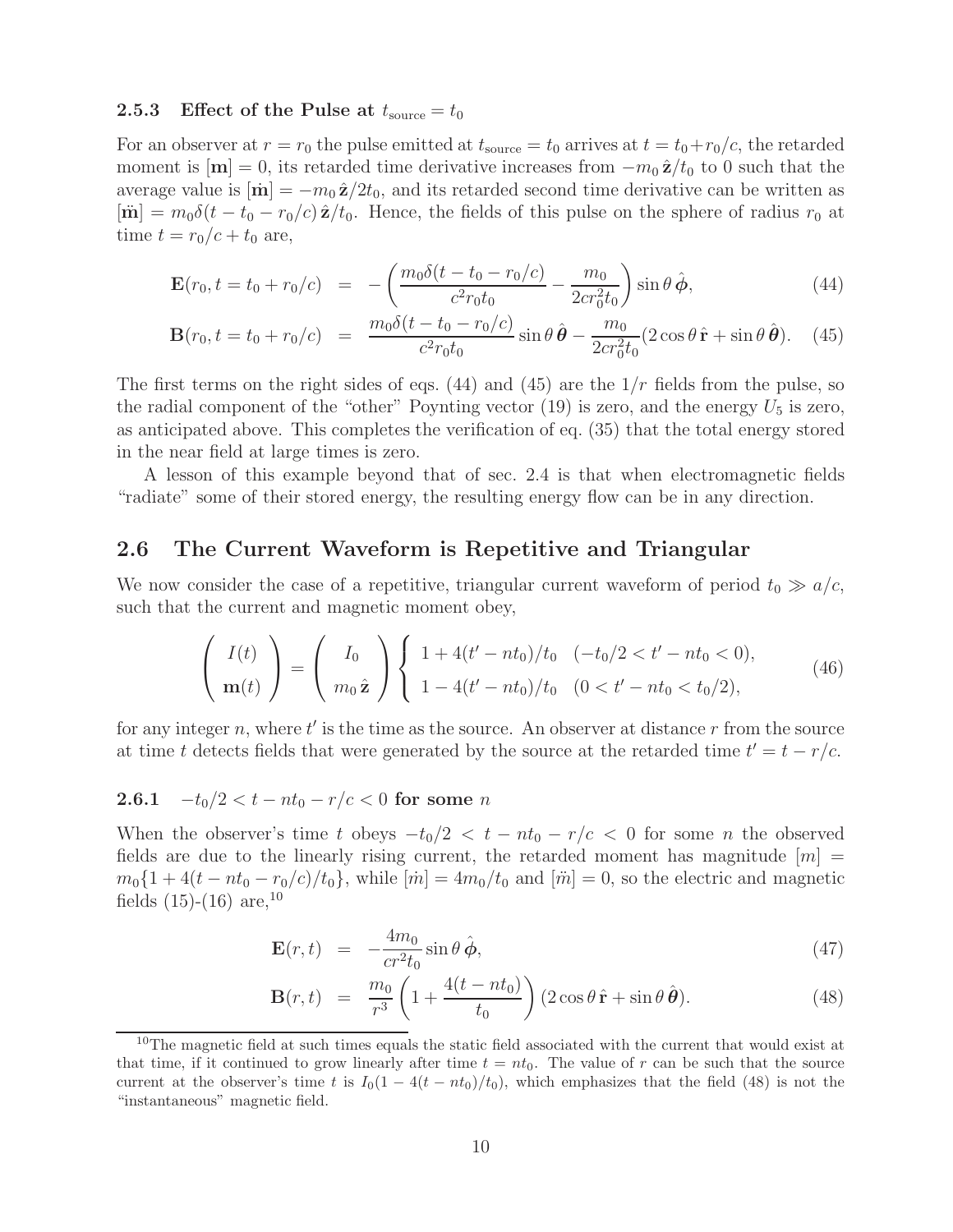The  $1/r^2$  Poynting vector vanishes during this interval, so the radial component of the "other" Poynting vector is,

$$
S_{\text{other},r}(r,t) = S_r(r,t) = \frac{c}{4\pi}\hat{\mathbf{r}} \cdot \mathbf{E}(r,t) \times \mathbf{B}(r,t) = \frac{m_0^2}{\pi r^5 t_0} \left(1 + \frac{4(t - nt_0)}{t_0}\right) \sin^2 \theta, \qquad (49)
$$

## **2.6.2**  $t - nt_0 - r/c = 0$  for some *n*

When the observer's time t obeys  $t-nt_0-r/c = t_0/2$  for some n the observer fields are due to the pulse of current at source time  $nt_0+t_0/2$ , the retarded moment has magnitude  $[m]=m_0$ , the average time derivative is  $[\dot{m}] = 0$  and  $[\ddot{m}]$  can be written as  $-8m_0\delta(t - nt_0 - r/c)/t_0$ , so the observed electric and magnetic fields (15)-(16) are,

$$
\mathbf{E}(r, t = nt_0 + r/c) = \frac{8m_0\delta(t - nt_0 - r/c)}{c^2rt_0}\sin\theta\,\hat{\boldsymbol{\phi}},\tag{50}
$$

$$
\mathbf{B}(r,t=nt_0+r/c) = -\frac{8m_0\delta(t-nt_0-r/c)}{c^2rt_0}\sin\theta\,\hat{\boldsymbol{\theta}} + \frac{m_0}{r^3}(2\cos\theta\,\hat{\mathbf{r}} + \sin\theta\,\hat{\boldsymbol{\theta}}). \tag{51}
$$

The first terms on the right sides of eqs. (50) and (51) are the  $1/r$  fields from the pulse, so the radial component of the "other" Poynting vector (19) is,

$$
S_{\text{other},r}(r,t) = -\frac{2m_0^2 \delta(t - nt_0 - r/c)\sin^2\theta}{\pi c r^4 t_0}.
$$
\n(52)

## **2.6.3**  $0 < t - nt_0 - r/c < t_0/2$  for some *n*

When the observer's time t obeys  $0 < t - nt_0 - r/c < t_0/2$  for some n the observed fields are due to the linearly falling current, the retarded moment has magnitude  $[m] = m_0 \{1 4(t-nt_0-r_0/c)/t_0$ , while  $[\dot{m}]=-4m_0/t_0$  and  $[\ddot{m}]=0$ . The observed electric and magnetic fields  $(15)-(16)$  are,

$$
\mathbf{E}(r,t) = \frac{4m_0}{cr^2t_0} \sin \theta \,\hat{\boldsymbol{\phi}},\tag{53}
$$

$$
\mathbf{B}(r,t) = \frac{m_0}{r^3} \left( 1 - \frac{4(t - nt_0)}{t_0} \right) (2\cos\theta \,\hat{\mathbf{r}} + \sin\theta \,\hat{\boldsymbol{\theta}}). \tag{54}
$$

The  $1/r^2$  Poynting vector vanishes during this interval, so the radial component of the "other" Poynting vector is,

$$
S_{\text{other},r}(r,t) = S_r(r,t) = \frac{c}{4\pi}\hat{\mathbf{r}} \cdot \mathbf{E}(r,t) \times \mathbf{B}(r,t) = -\frac{m_0^2}{\pi r^5 t_0} \left(1 - \frac{4(t - nt_0)}{t_0}\right) \sin^2 \theta, \quad (55)
$$

## **2.6.4**  $t - nt_0 - r/c = t_0/2$  for some n

When the observer's time t obeys  $t - nt_0 - r/c = t_0/2$  for some n the observer fields are due to the pulse of current at source time  $nt_0$ , the retarded moment has magnitude  $[m] = -m_0$ ,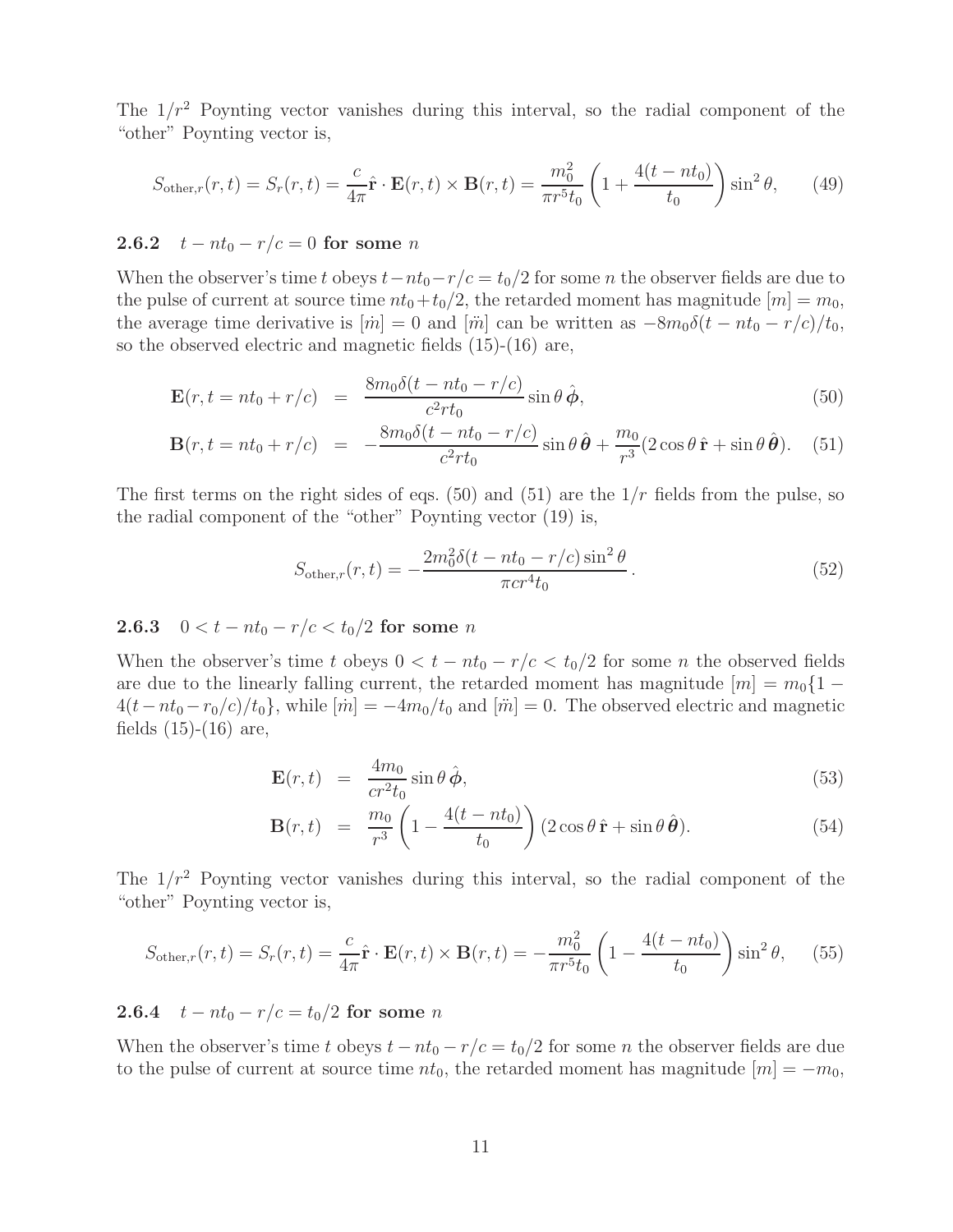the average time derivative is  $[\dot{m}] = 0$  and  $[\ddot{m}]$  can be written as  $8m_0\delta(t - nt_0 - t_0/2 - r/c)$ , so the observed electric and magnetic fields (15)-(16) are,

$$
\mathbf{E}(r, t = nt_0 + t_0/2 + r/c) = -\frac{8m_0\delta(t - nt_0 - t_0/2 - r/c)}{c^2rt_0}\sin\theta\,\hat{\boldsymbol{\phi}},\tag{56}
$$

$$
\mathbf{B}(r, t = nt_0 + t_0/2 + r/c) = \frac{8m_0\delta(t - nt_0 - t_0/2 - r/c)}{c^2rt_0}\sin\theta \,\hat{\boldsymbol{\theta}}-\frac{m_0}{r^3}(2\cos\theta \,\hat{\mathbf{r}} + \sin\theta \,\hat{\boldsymbol{\theta}}). \tag{57}
$$

The first terms on the right sides of eqs. (56) and (57) are the  $1/r$  fields from the pulse, so the radial component of the "other" Poynting vector (19) is,

$$
S_{\text{other},r}(r,t) = -\frac{2m_0^2 \delta(t - nt_0 - t_0/2 - r/c)\sin^2\theta}{\pi cr^4 t_0}.
$$
\n(58)

#### **2.6.5 Discussion**

Radiation to "infinity" is associated only with the pulses generated at the transition times between the intervals of current with a linear time dependence. Both the pulses associated with source times  $nt_0$  and  $nt_0 + t_0/2$  have  $S_{other,r} < 0$ , which means that these pulses sweep up energy stored in the fields at  $r > 0$  and carry it to "infinity." The radial flow of energy per unit area at radius r during each interval of length  $t_0/2$  in which the current varies linearly is  $2m_0^2 \sin^2 \theta / \pi c r^4 t_0$ , which equals the energy "swept away to "infinity" by the pulse at the end of that interval.

As for the example in sec. 2.5, the current pulse is not the immediate source of all the energy that is "radiated to infinity". Some of this radiated energy had been previously stored in the fields throughout all space surrounding the current source.

## **2.7 The Current Decays Exponentially**

We now consider the case of exponential decay of the current and magnetic moment from their constant values at  $t < 0$ ,

$$
\begin{pmatrix} I(t) \\ \mathbf{m}(t) \end{pmatrix} = \begin{pmatrix} I_0 \\ m_0 \hat{\mathbf{z}} \end{pmatrix} \begin{cases} 1 & (t < 0), \\ e^{-t/t_0} & (t > 0). \end{cases} \tag{59}
$$

Similarly to the discussion at the beginning of sec. 2.4, at distance  $r$  from the current loop (of small radius a) and for times  $t < r/c$  the electric field is zero, the magnetic field is,

$$
\mathbf{B}_0(\mathbf{r}) = \frac{3(\mathbf{m}_0 \cdot \hat{\mathbf{r}})\hat{\mathbf{r}} - \mathbf{m}_0}{r^3} = \frac{m_0(2\cos\theta\,\hat{\mathbf{r}} + \sin\theta\,\hat{\boldsymbol{\theta}})}{r^3} \qquad (r \gg a, \ t < r/c), \tag{60}
$$

and the magnetic energy stored outside a sphere of radius  $r_0 \gg a$  at times  $t < r_0/c$  is,

$$
U_0 = \int_{r>r_0} \frac{B_0^2}{8\pi} d^3 \mathbf{x} = 2\pi \int_{r_0}^{\infty} r^2 dr \int_{-1}^1 d\cos\theta \, \frac{m_0^2 (3\cos^2\theta + 1)}{8\pi r^6} = \frac{m_0^2}{3r_0^3}.
$$
 (61)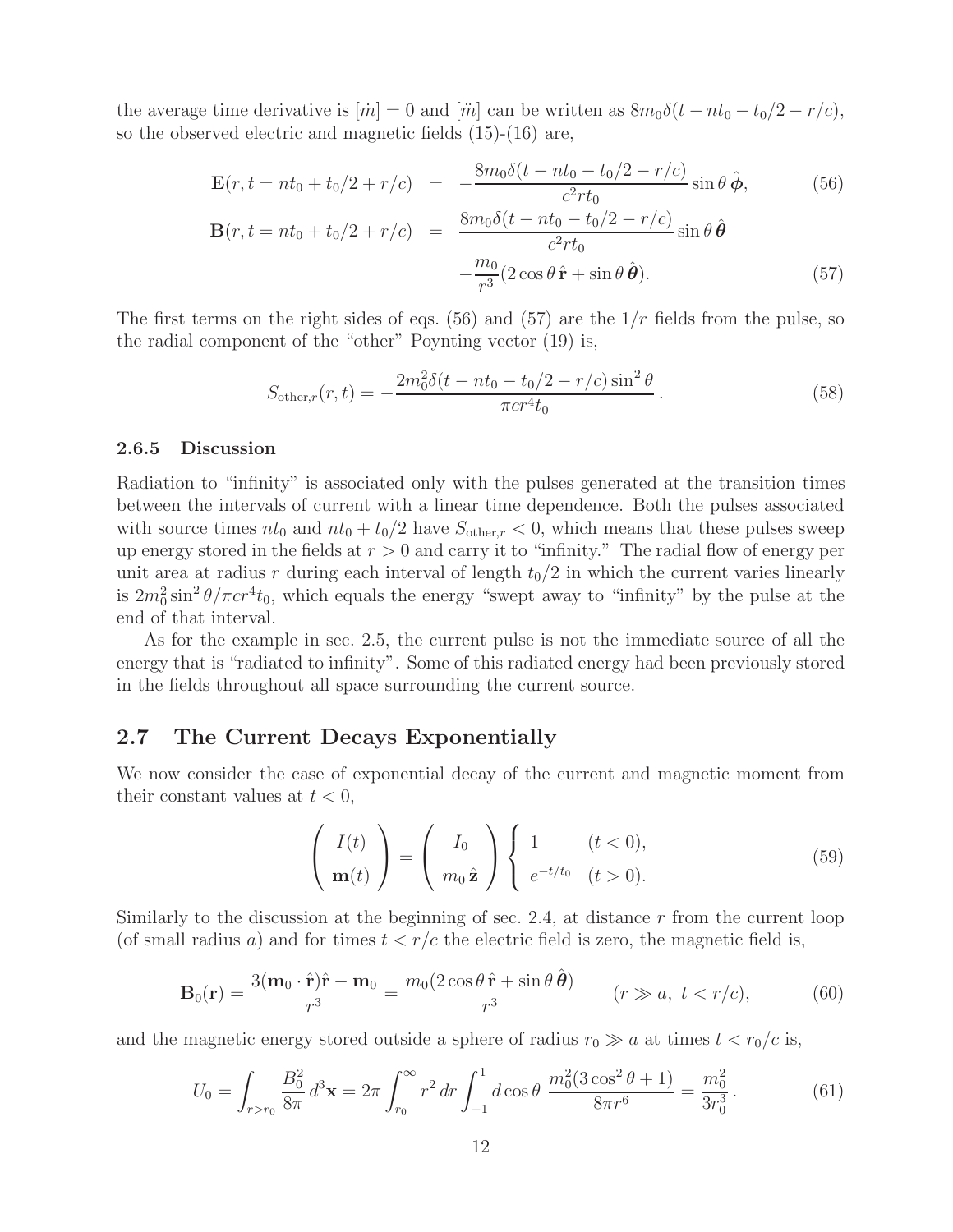After time  $t = r/c$  the field and the stored energy at radius r change, and at large times they are both zero. Some of the stored energy returns to the source, and some is "radiated to infinity".

To clarify this, we note that according to an observer at radius r at time  $t > r/c$  the retarded magnetic moment are its derivatives are,

$$
[\mathbf{m}] = m_0 e^{-(t-r/c)/t_0} \hat{\mathbf{z}}, \qquad [\dot{\mathbf{m}}] = -\frac{m_0}{t_0} e^{-(t-r/c)/t_0} \hat{\mathbf{z}}, \qquad [\ddot{\mathbf{m}}] = \frac{m_0}{t_0^2} e^{-(t-r/c)/t_0} \hat{\mathbf{z}}, \qquad (62)
$$

so the fields for  $t > r/c$  follow from eqs. (15)-(16) as

$$
\mathbf{E}(\mathbf{r},t) = -m_0 e^{-(t-r/c)/t_0} \left( \frac{1}{c^2 t_0^2 r} - \frac{1}{ct_0 r^2} \right) \sin \theta \, \hat{\boldsymbol{\phi}},\tag{63}
$$

$$
\mathbf{B}(\mathbf{r},t) = m_0 e^{-(t-r/c)/t_0} \left( \frac{\sin \theta \,\hat{\boldsymbol{\theta}}}{c^2 t_0^2 r} + (2\cos \theta \,\hat{\mathbf{r}} + \sin \theta \,\hat{\boldsymbol{\theta}}) \left( \frac{1}{r^3} - \frac{1}{ct_0 r^2} \right) \right). \tag{64}
$$

The radial component of the Poynting vector for  $t > r/c$  is,

$$
S_r(\mathbf{r},t) = \frac{m_0^2 e^{-2(t-r/c)/t_0} \sin^2 \theta}{4\pi t_0 r^2} \left( \frac{1}{c^3 t_0^3} - \frac{2}{c^2 t_0^2 r} + \frac{2}{ct_0 r^2} - \frac{1}{r^3} \right).
$$
 (65)

The sign of  $S_r$  is independent of time, is positive for large r and negative for small r, and vanishes when,

$$
r^{3} - 2ct_{0}r^{2} + 2c^{2}t_{0}^{2} - c^{3}t_{0}^{3} = (r - ct_{0})(r^{2} - ct_{0}r + c^{2}t_{0}^{2}) = 0,
$$
\n(66)

*i.e.*, when  $r = ct_0$ .

We are led to say that the time-dependent current for  $t > 0$  does not emit any "radiation", but rather absorbs all the energy stored at  $r < ct_0$ , which energy is "radiated" by the vacuum back towards the "source" currents. Meanwhile, all of the energy  $m_0^2/3c^3t_0^3$  stored at  $r > ct_0$ is "radiated to infinity". The "source" of this "radiation" is not the physical current, but the electromagnetic field energy stored at  $r > ct_0$ . Of course, as seen in sec. 2.4, this stored energy is due to emission of energy by the source currents at a much earlier time, when they rose from zero to  $I_0$ . Hence, we could say that the "radiation to infinity" is ultimately due to the much earlier currents that established the static field  $\mathbf{B}_0$  that existed before the decay of the currents back to zero.

This example was first discussed by Mandel [17]. See also [18].

#### **2.7.1 The Current Rises Exponentially to**  $I_0$

It may be of interest to reconsider the example of sec. 2.4 now supposing that the current rises exponentially from zero at  $t = 0$  such that,

$$
\begin{pmatrix} I(t) \\ \mathbf{m}(t) \end{pmatrix} = \begin{pmatrix} I_0 \\ m_0 \hat{\mathbf{z}} \end{pmatrix} \begin{cases} 0 & (t < 0), \\ 1 - e^{-t/t_0} & (t > 0). \end{cases} \tag{67}
$$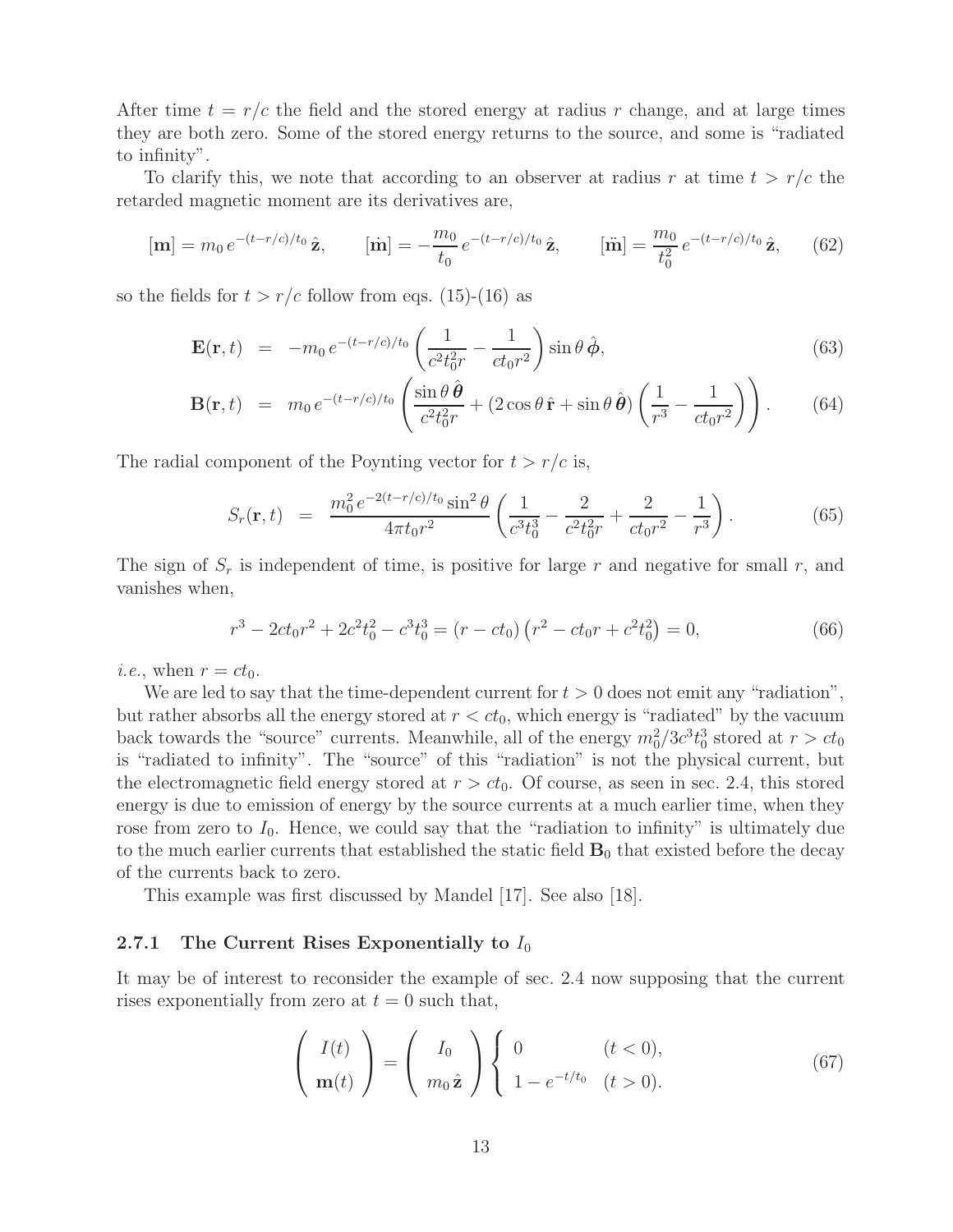Similarly to the discussion at the beginning of sec. 2.4, after time  $t = r/c$  the field and the stored energy at radius  $r$  rise from zero, and at large times they are both constant. Some of the energy emitted by the currents becomes stored in the magnetic field, and some is "radiated to infinity". For times  $t \gg r/c$  the electric field is zero, the magnetic field is,

$$
\mathbf{B}_0(\mathbf{r}) = \frac{3(\mathbf{m}_0 \cdot \hat{\mathbf{r}})\hat{\mathbf{r}} - \mathbf{m}_0}{r^3} = \frac{m_0(2\cos\theta\,\hat{\mathbf{r}} + \sin\theta\,\hat{\boldsymbol{\theta}})}{r^3} \qquad (r \gg a, \ t \gg r/c),\tag{68}
$$

and the magnetic energy stored outside a sphere of radius  $r_0 \gg a$  at times  $t \gg r_0/c$  is,

$$
U_0 = \int_{r>r_0} \frac{B_0^2}{8\pi} d^3 \mathbf{x} = 2\pi \int_{r_0}^{\infty} r^2 dr \int_{-1}^1 d\cos\theta \, \frac{m_0^2 (3\cos^2\theta + 1)}{8\pi r^6} = \frac{m_0^2}{3r_0^3}.
$$
 (69)

In more detail, we note that according to an observer at radius r at time  $t > r/c$  the retarded magnetic moment are its derivatives are,

$$
[\mathbf{m}] = m_0 \left( 1 - e^{-(t - r/c)/t_0} \right) \hat{\mathbf{z}}, \qquad [\dot{\mathbf{m}}] = \frac{m_0}{t_0} e^{-(t - r/c)/t_0} \hat{\mathbf{z}}, \qquad [\ddot{\mathbf{m}}] = -\frac{m_0}{t_0^2} e^{-(t - r/c)/t_0} \hat{\mathbf{z}}, \tag{70}
$$

so the fields for  $t > r/c$  follow from eqs. (15)-(16) as,

$$
\mathbf{E}(\mathbf{r},t) = m_0 e^{-(t-r/c)/t_0} \left( \frac{1}{c^2 t_0^2 r} - \frac{1}{ct_0 r^2} \right) \sin \theta \, \hat{\boldsymbol{\phi}},\tag{71}
$$
\n
$$
\mathbf{B}(\mathbf{r},t) = -m_0 e^{-(t-r/c)/t_0} \left( \frac{\sin \theta \, \hat{\boldsymbol{\theta}}}{c^2 t_0^2 r} - \frac{(2 \cos \theta \, \hat{\mathbf{r}} + \sin \theta \, \hat{\boldsymbol{\theta}})}{ct_0 r^2} \right)
$$
\n
$$
+ \frac{m_0 \left( 1 - e^{-(t-r/c)/t_0} \right)}{r^3} (2 \cos \theta \, \hat{\mathbf{r}} + \sin \theta \, \hat{\boldsymbol{\theta}}).
$$
\n(72)

The radial component of the Poynting vector for  $t > r/c$  is,

$$
S_r(\mathbf{r},t) = \frac{m_0^2 e^{-2(t-r/c)/t_0} \sin^2 \theta}{4\pi t_0 r^2} \left( \frac{1}{c^3 t_0^3} - \frac{2}{c^2 t_0^2 r} + \frac{1}{c t_0 r^2} \right) + \frac{m_0^2 e^{-(t-r/c)/t_0} (1 - e^{-(t-r/c)/t_0}) \sin^2 \theta}{4\pi t_0 r^2} \left( \frac{1}{r^3} - \frac{1}{c t_0 r^2} \right),
$$
(73)

which is positive for all r. The total energy that crosses a sphere of radius r is,

$$
U_r = 2\pi \int_{-1}^{1} d\cos\theta \int_{r/c}^{\infty} r^2 S_r(\mathbf{r}, t) dt = \frac{m_0^2}{3} \left( \frac{1}{r^3} + \frac{1}{c^3 t_0^3} - \frac{2}{c^2 t_0^2 r} \right).
$$
 (74)

Of this, the first term is the energy  $U_0$  of eq. (69) the remains stored in the fields at finite r and large times. Hence, we infer that the "radiation to infinity" at radius  $r$  is,

$$
U_{\infty,r} = \frac{m_0^2}{3} \left( \frac{1}{c^3 t_0^3} - \frac{2}{c^2 t_0^2 r} \right). \tag{75}
$$

However, according to eq. (14) the total energy "radiated to infinity" is,

$$
U_{\infty} = \int \frac{2\left|[\ddot{\mathbf{m}}]\right|^2}{3c^3} dt = \int_0^{\infty} \frac{2m_0^2 e^{-2t_{\text{source}}/t_0}}{3c^3 t_0^4} dt_{\text{source}} = \frac{m_0^2}{3c^3 t_0^3}.
$$
 (76)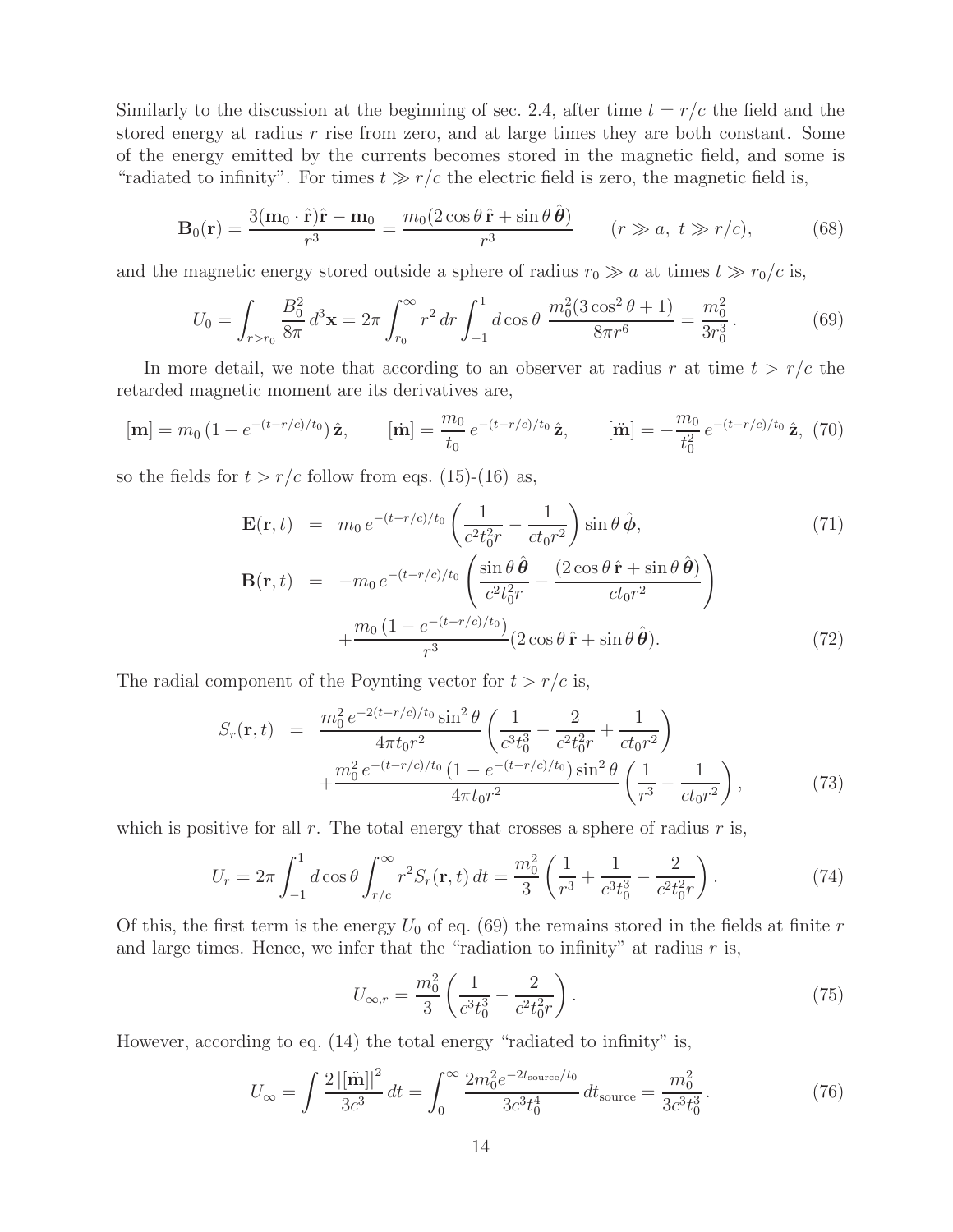Thus, the amount of "radiation to infinity" that crosses a sphere of radius  $r$  is less than the total "radiation to infinity". As in the examples of secs. 2.4-6, part of the "radiation to infinity" comes from energy stored in the fields at large  $r$ , and which energy did not arrive there via the Poynting vector  $S_{1/r^2}$  associated with "radiation to infinity" at earlier times.

## **2.8 The Current Oscillates Sinusoidally**

The examples in secs. 2.4-7 have shown how the energy that is "radiated to infinity" does not all flow directly from the source to "infinity" at the speed of light, but some of this energy was temporarily stored in the so-called "reactive near zone". Further, some of this temporarily stored energy flowed from the source via the "other" part of the Poynting vector defined in eq. (18). This behavior is also present in the case of harmonic time dependence of the sources, but for sources that are small compared to a wavelength the two pieces of the Poynting vector,  $S_{1/r^2}$  and  $S_{other}$ , separately obey the continuity equations,

$$
\nabla \cdot \mathbf{S}_{1/r^2} = -\frac{\partial u_{1/r^2}}{\partial t} = -\frac{\partial}{\partial t} \left( \frac{E_{1/r}^2 + B_{1/r}^2}{8\pi} \right),\tag{77}
$$

and 
$$
\nabla \cdot \mathbf{S}_{\text{other}} = -\frac{\partial u_{\text{other}}}{\partial t} = -\frac{\partial}{\partial t} \left( \frac{E_{\text{other}}^2 + B_{\text{other}}^2}{8\pi} \right)
$$
 (78)

outside the source currents, where  $\mathbf{E}_{1/r}$  and  $\mathbf{B}_{1/r}$  are the parts of the fields that vary as  $1/r$ from the (small) source, and,

$$
E_{\text{other}}^2 = E^2 - E_{1/r}^2, \qquad B_{\text{other}}^2 = B^2 - B_{1/r}^2. \tag{79}
$$

This is shown, for example, in [23] for the case of a small electric dipole, whose fields are dual to those of a small magnetic dipole.

However, when the source region is not small compared to a wavelength, the equations (77)-(78) are not separately satisfied, although outside the source the total Poynting vector obeys,

$$
\nabla \cdot \mathbf{S} = -\frac{\partial u}{\partial t} = -\frac{\partial}{\partial t} \left( \frac{E^2 + B^2}{8\pi} \right). \tag{80}
$$

This means that outside the physical current source, "other" terms in the Poynting vector and in the energy density acts as sources (and sinks) of the partial Poynting vector  $S_{1/r^2}$ , as was also found in the examples in secs. 2.4-7. See sec. 5 of [2] for a calculation which shows that upon taking the time average, such that  $\partial \langle u \rangle / \partial t = \partial \langle u_{1/r^2} \rangle / \partial t = \partial \langle u_{other} \rangle / \partial t = 0$ , then  $\nabla \cdot \langle \mathbf{S} \rangle = 0$  but  $\nabla \cdot \langle \mathbf{S}_{1/r^2} \rangle = -\nabla \cdot \langle \mathbf{S}_{other} \rangle \neq 0.$ 

Thus, the famous example of a small (Hertzian) oscillating dipole fails to illustrate the general result that "radiation to infinity" does not all proceed directly from the source currents at the speed of light, but includes contributions from "other" energy previously stored in the fields which becomes "swept up" by the "radiation to infinity". The "other" energy density  $u_{\text{other}}$  was emitted by the source currents as described by the "other" Poynting vector **S**other, and the latter should be termed "radiation" in the view of this author.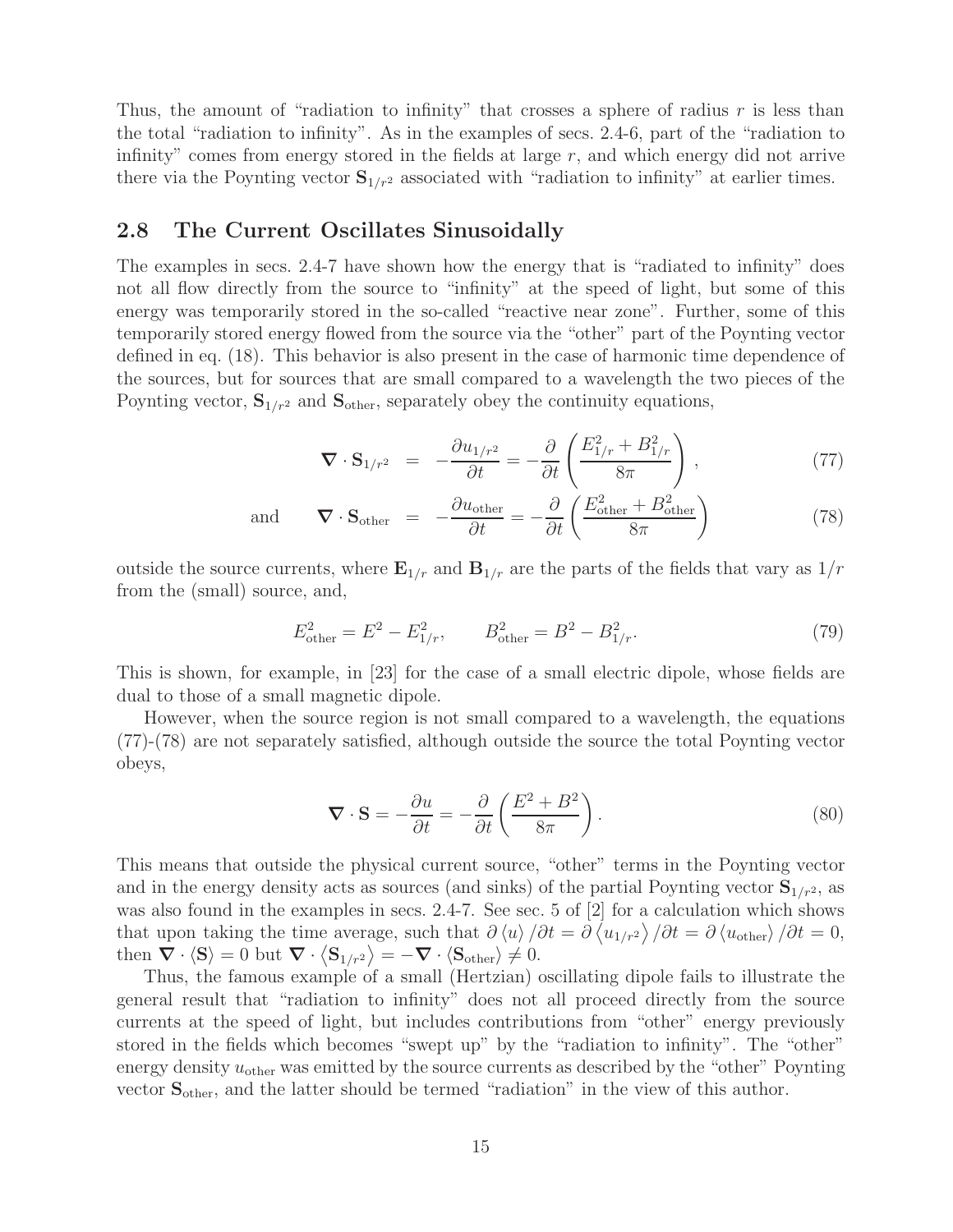#### **2.8.1** The Current Rises as  $I_0 \sin \omega t$  for  $1/4$  Cycle

It may be of interest to reconsider the example of sec. 2.4 now supposing that the current rises sinusoidally from zero at  $t = 0$  for  $1/4$  cycle such that,

$$
\begin{pmatrix} I(t) \\ \mathbf{m}(t) \end{pmatrix} = \begin{pmatrix} I_0 \\ m_0 \hat{\mathbf{z}} \end{pmatrix} \begin{cases} 0 & (t < 0), \\ \sin \omega t & (0 < t < \pi/2\omega), \\ 1 & (t > \pi/2\omega). \end{cases} \tag{81}
$$

Similarly to the discussion at the beginning of sec. 2.4, after time  $t = r/c$  the field and the stored energy at radius  $r$  rise from zero, and at large times they are both constant. Some of the energy emitted by the currents becomes stored in the magnetic field, and some is "radiated to infinity". For times  $t \gg r/c$  the electric field is zero, the magnetic field is,

$$
\mathbf{B}_0(\mathbf{r}) = \frac{3(\mathbf{m}_0 \cdot \hat{\mathbf{r}})\hat{\mathbf{r}} - \mathbf{m}_0}{r^3} = \frac{m_0(2\cos\theta\,\hat{\mathbf{r}} + \sin\theta\,\hat{\boldsymbol{\theta}})}{r^3} \qquad (r \gg a, \ t > r/c + \pi/2\omega), \qquad (82)
$$

and the magnetic energy stored outside a sphere of radius  $r_0 \gg a$  at times  $t \gg r_0/c$  is,

$$
U_0 = \int_{r>r_0} \frac{B_0^2}{8\pi} d^3 \mathbf{x} = 2\pi \int_{r_0}^{\infty} r^2 dr \int_{-1}^1 d\cos\theta \, \frac{m_0^2 (3\cos^2\theta + 1)}{8\pi r^6} = \frac{m_0^2}{3r_0^3}.
$$
 (83)

In more detail, we note that according to an observer at radius r at time  $t > r/c$  the retarded magnetic moment are its derivatives are,

$$
[\mathbf{m}] = -m_0 \sin(kr - \omega t) \hat{\mathbf{z}}, \qquad [\dot{\mathbf{m}}] = -\omega m_0 \cos(kr - \omega t) \hat{\mathbf{z}}, \qquad [\ddot{\mathbf{m}}] = \omega^2 m_0 \sin(kr - \omega t) \hat{\mathbf{z}}, \tag{84}
$$

where  $k = \omega/c$ , so the fields for  $r/c < t < r/c + \pi/2\omega$  follow from eqs. (15)-(16) as,

$$
\mathbf{E}(\mathbf{r},t) = -m_0 \left( \frac{k^2 \sin(kr - \omega t)}{r} - \frac{k \cos(kr - \omega t)}{r^2} \right) \sin \theta \, \hat{\boldsymbol{\phi}},\tag{85}
$$
\n
$$
\mathbf{B}(\mathbf{r},t) = m_0 \frac{k^2 \sin(kr - \omega t) \sin \theta \, \hat{\boldsymbol{\theta}}}{r}
$$
\n
$$
-m_0 (2 \cos \theta \, \hat{\mathbf{r}} + \sin \theta \, \hat{\boldsymbol{\theta}}) \left( \frac{k \cos(kr - \omega t)}{r^2} + \frac{\sin(kr - \omega t)}{r^3} \right). \tag{86}
$$

The radial component of the Poynting vector for  $r/c < t < r/c + \pi/2\omega$  is,

$$
S_r(\mathbf{r}, t) = \frac{cm_0^2 \sin^2 \theta}{4\pi r^2} \left( k^4 \sin^2(kr - \omega t) - \left( \frac{k^3}{r} - \frac{k}{2r^3} \right) \sin 2(kr - \omega t) + \frac{k^2 \cos 2(kr - \omega t)}{r^2} \right), (87)
$$

which is positive for all r. The total energy that crosses a sphere of radius r is,

$$
U_r = 2\pi \int_{-1}^{1} d\cos\theta \int_{r/c} r/c + \pi/2\omega r^2 S_r(\mathbf{r}, t) dt = \frac{m_0^2}{3} \left(\frac{1}{r^3} + \frac{\pi k^3}{2} - \frac{2k^2}{r}\right). \tag{88}
$$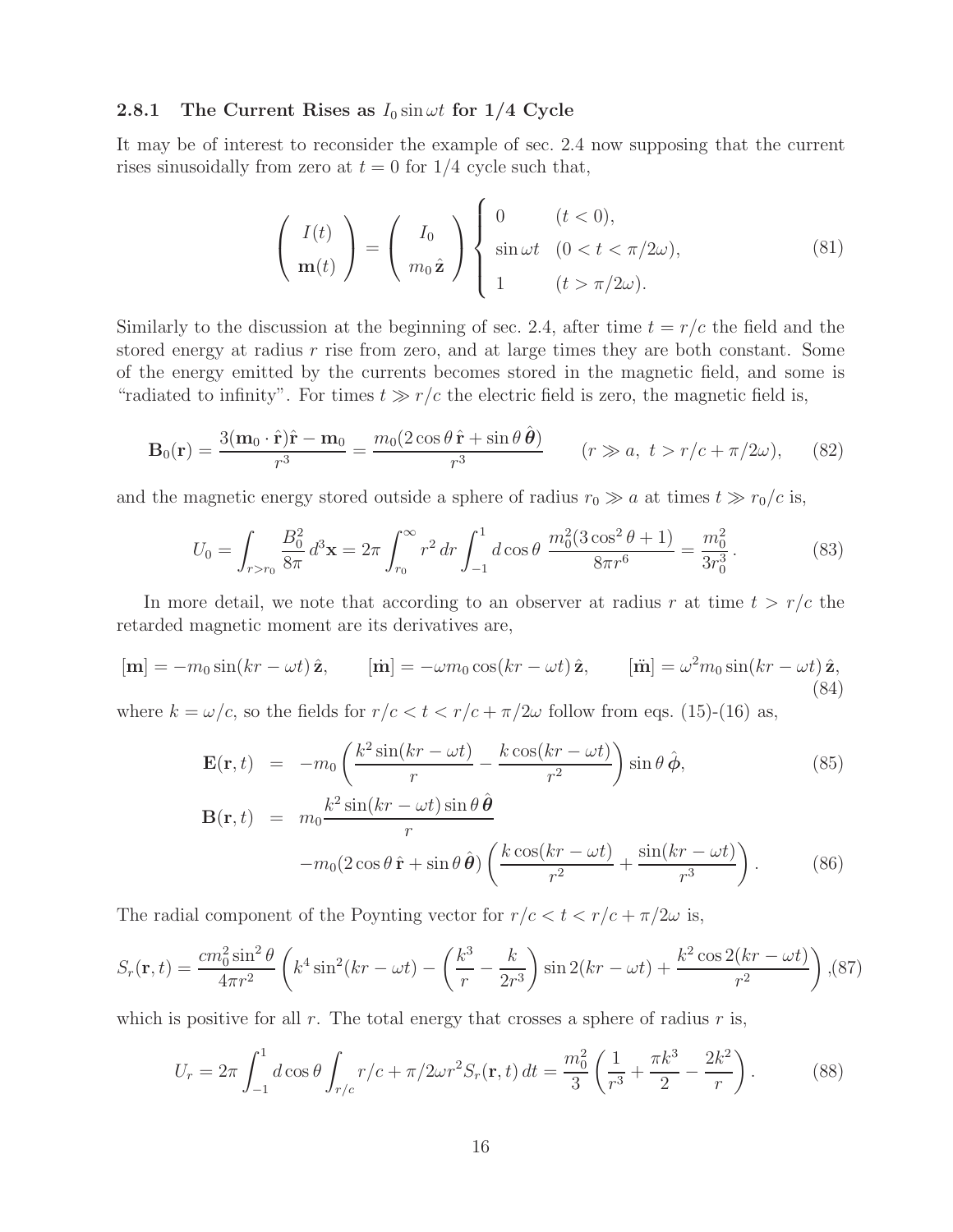Of this, the first term is the energy  $U_0$  of eq. (69) the remains stored in the fields at finite r and large times. Hence, we infer that the "radiation to infinity" at radius  $r$  is,

$$
U_{\infty,r} = \frac{m_0^2}{3} \left( \frac{\pi k^3}{2} - \frac{2k^2}{r} \right).
$$
 (89)

However, according to eq. (14) the total energy "radiated to infinity" is,

$$
U_{\infty} = \int \frac{2\left|[\ddot{\mathbf{m}}]\right|^2}{3c^3} dt = \int_0^{\pi/2\omega} \frac{2\omega^4 m_0^2 \sin^2 \omega t_{\text{source}}}{3c^3} dt_{\text{source}} = \frac{\pi m_0^2 k^3}{6}.
$$
 (90)

Thus, the amount of "radiation to infinity" that crosses a sphere of radius  $r$  is less than the total "radiation to infinity". As in the examples of secs. 2.4-6, part of the "radiation to infinity" comes from energy stored in the fields at large  $r$ , and which energy did not arrive there via the Poynting vector  $S_{1/r^2}$  associated with "radiation to infinity" at earlier times.

What is different between this case of 1/4 cycle step in the current and the steady state?

The calculations (84)-(88) and (90) hold for the steady state as well. However, the energy stored in the fields is different in the steady state than after a 1/4-cycle current step, because of the energy associated with the steady-state "radiation". In the steady state both the first and third terms in the righthand side of eq. (88) describe the flow of energy that becomes stored in the fields at finite r (or returned to the source for small r), while the middle term corresponds to the "radiation to infinity". In the sinusoidal steady state for a small oscillating dipole the "radiation fields" do not "sweep up" any of the energy of the fields they pass through, although this action occurs in general (including the steady-state case of a triangular current waveform as seen in sec. 2.5, and the case of a large array of sinusoidally oscillating dipoles as discussed in sec. 5 of [2]).

# **References**

- [1] J.H. Poynting, *On the Transfer of Energy in the Electromagnetic Field*, Phil. Trans. Roy. Soc. London **175**, 343 (1884), http://kirkmcd.princeton.edu/examples/EM/poynting\_ptrsl\_175\_343\_84.pdf
- [2] K.T. McDonald, *On the Definition of Radiation by a System of Charges* (Sep 6, 2010), http://kirkmcd.princeton.edu/examples/radiation.pdf
- [3] K.T. McDonald, *Why Doesn't a Steady Current Radiate?* (Dec. 1, 2001), http://kirkmcd.princeton.edu/examples/steadycurrent.pdf
- [4] G. Gbur, *Nonradiating sources and other "invisible" objects*, Prog. Opt. **45**, 273 (2003), http://kirkmcd.princeton.edu/examples/EM/gbur\_po\_45\_273\_03.pdf
- [5] W.K.H. Panofsky and M. Phillips, *Classical Electricity and Magnetism*, 2nd ed. (Addison-Wesley, 1962), eqs. (14-33) and (14-36), http://kirkmcd.princeton.edu/examples/EM/panofsky-phillips.pdf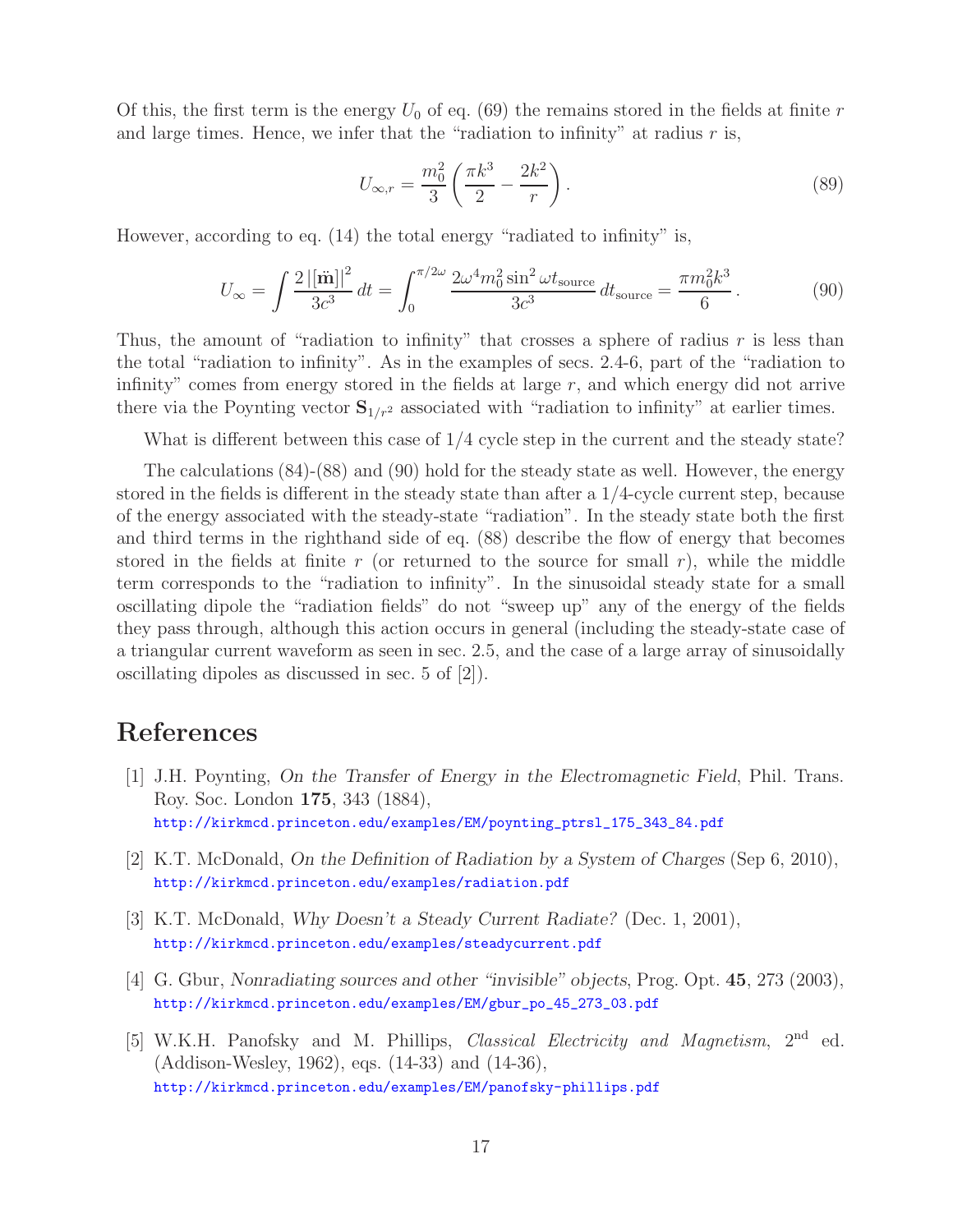- [6] O.D. Jefimenko, *Electricity and Magnetism*, (Appleton-Century-Crofts, 1966); 2nd ed. (Electret Scientific, 1989), http://kirkmcd.princeton.edu/examples/EM/jefimenko\_EM.pdf
- [7] K.T. McDonald, *The Relation Between Expressions for Time-Dependent Electromagnetic Fields Given by Jefimenko and by Panofsky and Phillips* (Dec. 6, 1996), http://kirkmcd.princeton.edu/examples/jefimenko.pdf
- [8] K.T. McDonald, *The Electromagnetic Fields Outside a Wire That Carries a Linearly Rising Current* (Nov. 28, 1996), http://kirkmcd.princeton.edu/examples/wirefields.pdf
- [9] L.D. Landau and E.M. Lifshitz, *Classical Theory of Fields*, 4th ed. (Pergamon, 1987), http://kirkmcd.princeton.edu/examples/EM/landau\_ctf\_71.pdf
- [10] K.T. McDonald, *Electromagnetic Fields of a Small Helical Toroidal Antenna* (Dec. 8, 2008), http://kirkmcd.princeton.edu/examples/cwhta.pdf
- [11] K.T. McDonald, *The Fields of a Pulsed, Small Dipole Antenna* (March 16, 2007), http://kirkmcd.princeton.edu/examples/pulsed\_dipole.pdf
- [12] J.A. Heras, *Electromagnetic fields of hemisemidemistatic sources: the time-varying electric dipole that does not radiate* (2010), http://joseheras.com/images/heras/nrdipole2.pdf
- [13] M. Born and E. Wolf, *Principles of Optics*, 7<sup>th</sup> ed. (Cambridge U. Press, 1999), http://kirkmcd.princeton.edu/examples/EM/born\_wolf\_7ed.pdf
- [14] G.S. Smith, *An Introduction to Classical Electromagnetic Radiation* (Cambridge U. Press, 1997), chap. 7, http://kirkmcd.princeton.edu/examples/EM/smith\_97.pdf
- [15] P.R. Berman, *Dynamic creation of electrostatic fields*, Am. J. Phys. **76**, 48 (2008), http://kirkmcd.princeton.edu/examples/EM/berman\_ajp\_76\_48\_08.pdf
- [16] R.P. Feynman, R.B. Leighton and M. Sands, *The Feynman Lectures on Physics* (Addison-Wesley, 1965), http://www.feynmanlectures.caltech.edu/III\_04.html
- [17] L. Mandel, *Energy Flow from an Atomic Dipole in Classical Electrodynamics*, J. Opt. Soc. Am. **62**, 1011 (1972), http://kirkmcd.princeton.edu/examples/EM/mandel\_josa\_62\_1011\_72.pdf
- [18] H.G. Schantz, *The flow of electromagnetic energy in the decay of an electric dipole*, Am. J. Phys. **63**, 513 (1995), http://kirkmcd.princeton.edu/examples/EM/schantz\_ajp\_63\_513\_95.pdf *Electromagnetic Energy Around Hertzian Dipoles*, IEEE Ant. Prop. Mag. **43**, 50 (2001), http://kirkmcd.princeton.edu/examples/EM/schantz\_ieeeapm\_43\_50\_01.pdf
- [19] H. Hertz, *Electric Waves* (Macmillan, 1900), p. 149, http://kirkmcd.princeton.edu/examples/EM/hertz\_electric\_waves.pdf
- [20] G.F. Fitzgerald, *On the Quantity of Energy Transferred to the Ether by a Variable Current*, Trans. Roy. Dublin Soc. **3** (1883), http://kirkmcd.princeton.edu/examples/EM/fitzgerald\_trds\_83.pdf *On the Energy Lost by Radiation from Alternating Electric Currents*, Brit. Assoc. Rep. **175**, 343 (1883), http://kirkmcd.princeton.edu/examples/EM/fitzgerald\_bar\_83.pdf